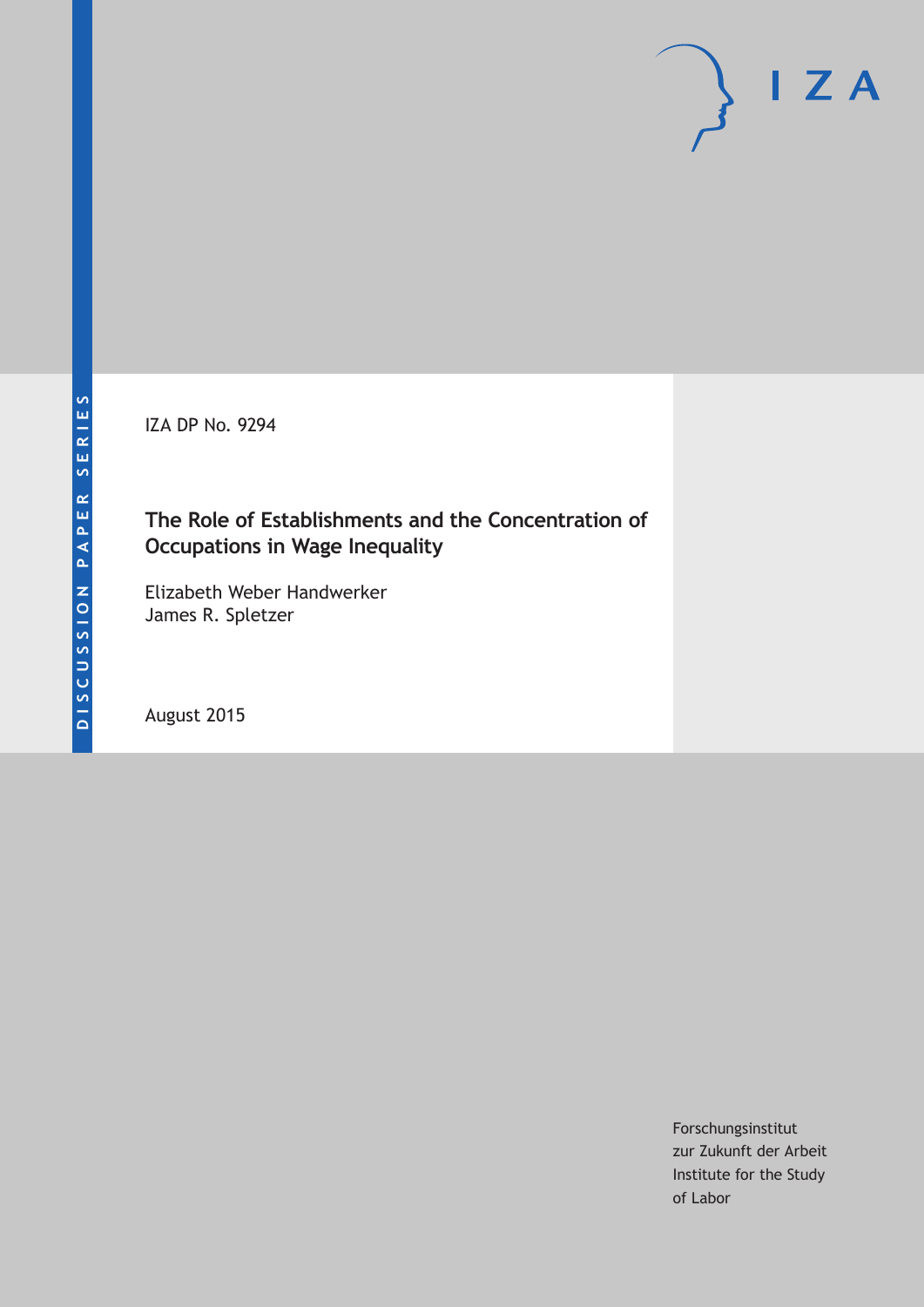# **The Role of Establishments and the Concentration of Occupations in Wage Inequality**

## **Elizabeth Weber Handwerker**

*U.S. Bureau of Labor Statistics* 

### **James R. Spletzer**

*U.S. Census Bureau and IZA* 

Discussion Paper No. 9294 August 2015

IZA

P.O. Box 7240 53072 Bonn Germany

Phone: +49-228-3894-0 Fax: +49-228-3894-180 E-mail: iza@iza.org

Any opinions expressed here are those of the author(s) and not those of IZA. Research published in this series may include views on policy, but the institute itself takes no institutional policy positions. The IZA research network is committed to the IZA Guiding Principles of Research Integrity.

The Institute for the Study of Labor (IZA) in Bonn is a local and virtual international research center and a place of communication between science, politics and business. IZA is an independent nonprofit organization supported by Deutsche Post Foundation. The center is associated with the University of Bonn and offers a stimulating research environment through its international network, workshops and conferences, data service, project support, research visits and doctoral program. IZA engages in (i) original and internationally competitive research in all fields of labor economics, (ii) development of policy concepts, and (iii) dissemination of research results and concepts to the interested public.

IZA Discussion Papers often represent preliminary work and are circulated to encourage discussion. Citation of such a paper should account for its provisional character. A revised version may be available directly from the author.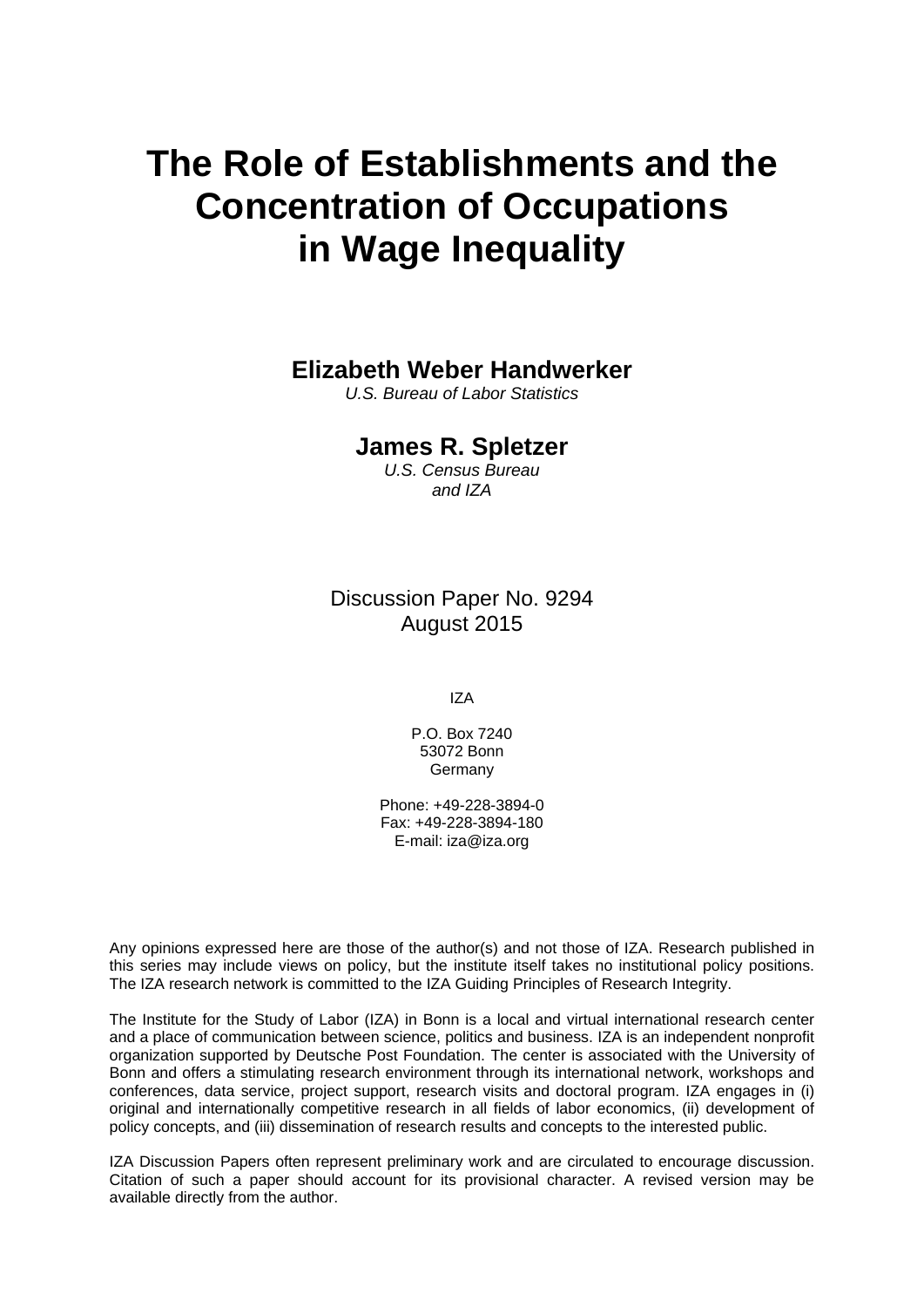IZA Discussion Paper No. 9294 August 2015

# **ABSTRACT**

# **The Role of Establishments and the Concentration of Occupations in Wage Inequality\***

This paper uses the microdata of the Occupational Employment Statistics (OES) Survey to assess the contribution of occupational concentration to wage inequality between establishments and its growth over time. We show that occupational concentration plays an important role in wage determination for workers, in a wide variety of occupations, and can explain some establishment-level wage variation. Occupational concentration is increasing during the 2000-2011 time period, although much of this change is explained by other observable establishment characteristics. Overall, occupational concentration can help explain a small amount of wage inequality growth between establishments during this time period.

JEL Classification: J31, D31, L11, D22, M12, M50

Keywords: wage inequality, establishments, occupational concentration, employers, employer-employee microdata

Corresponding author:

 $\overline{a}$ 

James R. Spletzer Center for Economic Studies U.S. Census Bureau 4600 Silver Hill Road Washington, DC 20233 USA E-mail: James.R.Spletzer@census.gov

<sup>\*</sup> We are grateful to seminar participants at the IZA Workshop on Inequality, the American Economic Association Annual Meetings, the University of Maryland, the Economic Policy Institute, the Bureau of Labor Statistics, the Michigan Labor Lunch, the Upjohn Institute, the NBER Summer Institute, George Washington University, the Society of Government Economists meetings, the Society of Labor Economists meetings, the Berkeley Labor Lunch, and the Center for Economic Studies at the Census Bureau for comments on earlier versions of this work, with special thanks to Katherine Abraham, David Card, Erica Groshen, John Haltiwanger, Henry Hyatt, David Levine, Stephen Machin, and Anne Polivka for particularly helpful comments. Research assistance from Lowell Mason is gratefully acknowledged. Much of the research in this paper was undertaken while both authors were at the Bureau of Labor Statistics. Any opinions and conclusions herein are those of the authors and do not necessarily reflect the views or policies of the U.S. Bureau of Labor Statistics or the U.S. Census Bureau. The research in this paper does not use any confidential Census Bureau information.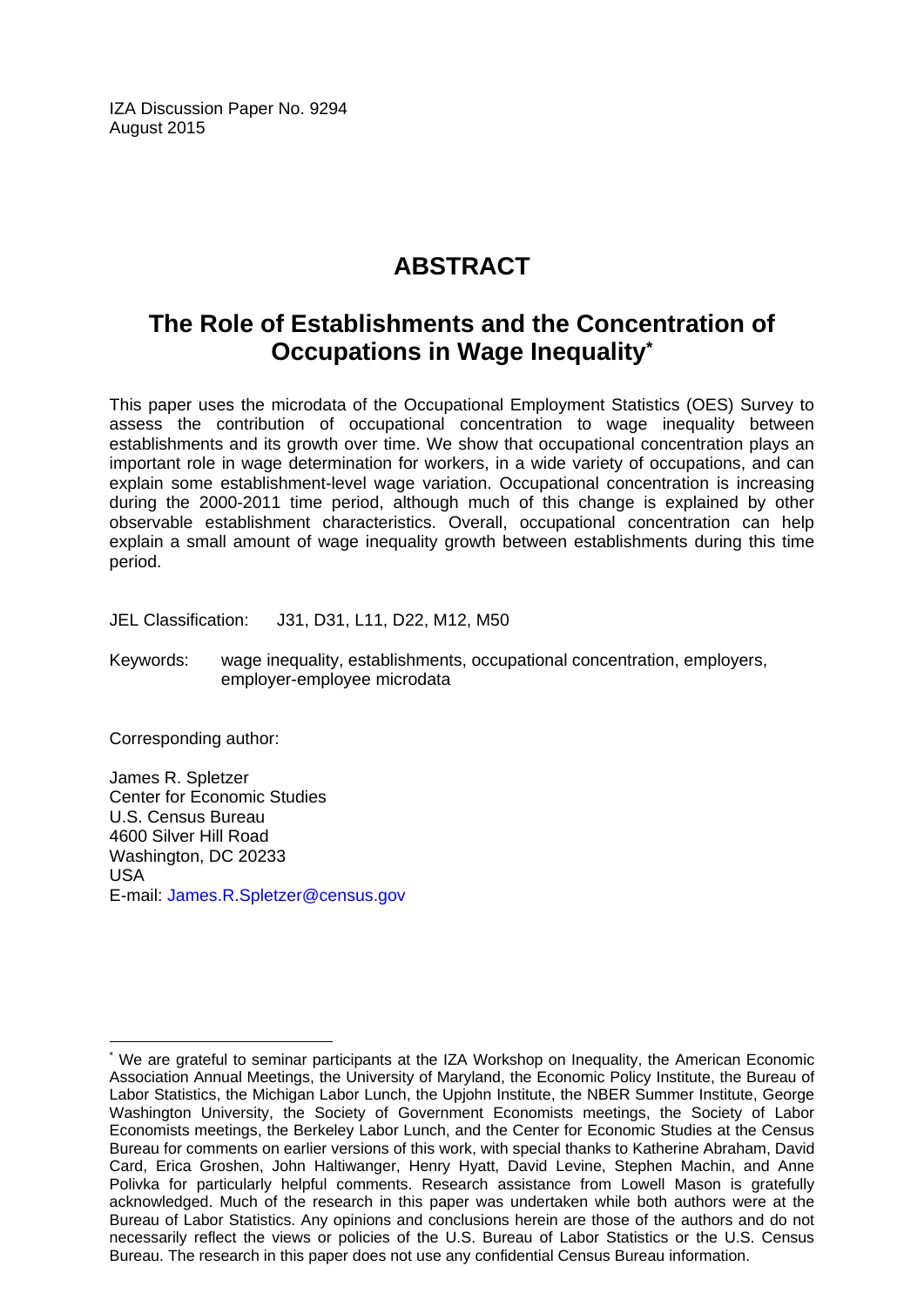#### **I. Introduction**

Growing inequality—of incomes, compensation, and wages—has been one of the dominant features of the US labor market over the last several decades. An enormous and growing literature has documented and attempted to explain this growing inequality and its many sources. A recent strand of the literature documents that much of the increasing inequality across workers is due to increasing inequality across employers – see, for example, Card, Heining, and Kline (2013); Barth, Bryson, Davis, and Freeman (2014); and Song, Price, Guvenen, Bloom, and von Wachter (2015). We build on this new strand of the literature in three ways: by bringing new U.S. linked employer-employee data to the inequality literature, by showing the importance of establishment effects in the widening distribution of wages, and by pursuing the hypothesis that the growing divergence of wages between establishments results from a changing distribution of occupations between workplaces.

 An enormous literature has examined the composition and sources of growing inequality, using data on individual workers and their characteristics. This work has addressed the changing composition of the workforce and changing returns to education and experience (Bound and Johnson, 1992; Katz and Murphy, 1992; Lemieux, 2006), and the growing inequality within education and skill groups (Juhn, Murphy, and Pierce, 1993; Katz and Autor, 1999). Growing inequality has been attributed to many sources. These include the differential impact of technology on differing portions of the worker skill distribution, referred to as 'Skill Biased Technology Change' (Juhn, Murphy, and Pierce, 1993; Acemoglu, 2002; Autor, Katz, and Kearney 2008; and Autor and Dorn, 2013), changing labor market institutions such as declining unionization levels (Lemieux, 2008), the declining real value of the minimum wage (Card and DiNardo, 2002; Lee, 1999), and the growing fraction of workers subject to performance-based pay from their employers (Lemieux, MacLeod, and Parent, 2009). Although these explanations for growing inequality are concerned with the policies and incentives faced by employers, this literature uses worker microdata with little if any information on the businesses employing these workers.

 A second, smaller literature has used employer data to study growing wage inequality from the perspective of businesses. This work builds on the evidence showing that establishments play an important role in determining individual wages (Groshen, 1991; Bronars and Famulari, 1997; Abowd, Kramarz, and Margolis, 1999; Lane, Salmon, and Spletzer, 2007). Several authors have used employer microdata to study growing variability in earnings in the U.S. from the mid-1970s to the early 2000s, and have found that the increasing variability is due more to variation between establishments than to variation within establishments (Davis and Haltiwanger, 1991; and Dunne, Foster, Haltiwanger, and Troske, 2004). This early literature has largely relied on combining measures of total variation in wages from worker microdata with measures of establishment mean wages from employer microdata. A new and growing literature, cited in the first paragraph above, uses matched employer-employee microdata to study inequality, and documents the importance of employers and the role of worker sorting between employers.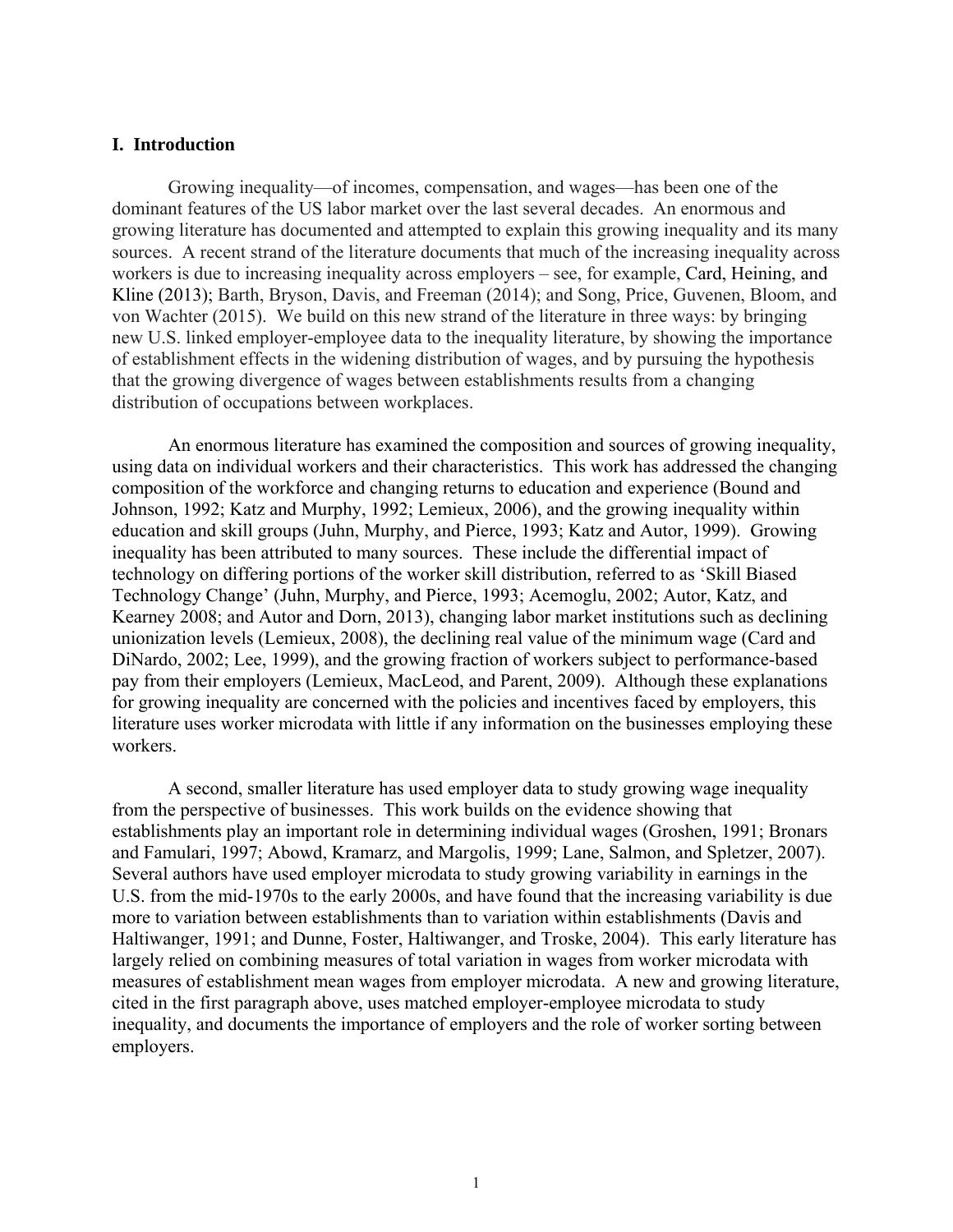There is no clear explanation for why wage inequality between employers in the U.S. has been increasing. The forces that affect the overall distribution of wages—such as skill-biased technological changes, labor market institutions, and employer-specific pay policies—will have differential impacts on different employers. In addition, the wage distribution between employers will be affected by the sorting of workers among employers. While Card, Heining, and Kline (2013) find that increased assortativeness in the matching of highly-paid workers and higher-paying employers is an important part of increasing wage variability in West Germany, Barth, Bryson, Davis, and Freeman (2014) find that increased sorting of workers (by education) to establishments in the U.S has little impact on the overall divergence in pay between establishments in the U.S.

In this paper, we study another form of worker sorting between establishments: the concentration of occupations. Establishments may become more concentrated in occupations as the overall occupational distribution changes due to the replacement of certain routine occupations by technology (as discussed in Autor, Katz, and Kearney, 2008, and Autor and Dorn, 2013). Establishments may also become more concentrated in particular occupations as they contract out certain types of work in order to cut compensation costs, buffer their core work force from fluctuations in demand, and benefit from scale economies in specialty services (Abraham and Taylor, 1996).

To empirically examine whether the explanation for the large between-establishment effect in increasing inequality is due to changes in how establishments structure the occupational composition of their workforce, we use the microdata of the Occupational Employment Statistics (OES) Survey. The OES data is collected from a large annual survey of establishments, and contains information both on establishment characteristics and on the wage and occupational distributions of the employees within surveyed establishments. The OES data allow us to decompose increasing wage inequality in the U.S. into its within and between establishment components using a single source of wage information. These data also allow us to assess the impact of changing establishment characteristics (industry, size, and location) on the overall distribution of wages and in particular, on the between-establishment component of variation. In addition, OES data allow us to assess the contribution of the changing distribution of employment by occupation within establishments on the wage distribution.

 This paper's main findings are fourfold. First, we confirm with the OES data that nearly all of the recent increase in wage inequality is between establishments rather than within establishments. Second, we show that the composition of occupations within establishments plays an important role in wage determination for workers, in a wide variety of occupations. Third, we show evidence of secular change in establishment-level occupational composition during the 2000-2011 time period, although much of this change can be fully explained by observable establishment characteristics. Fourth, we show that our measures of establishmentlevel occupational composition help explain growing wage inequality between establishments, but the estimated magnitude is small.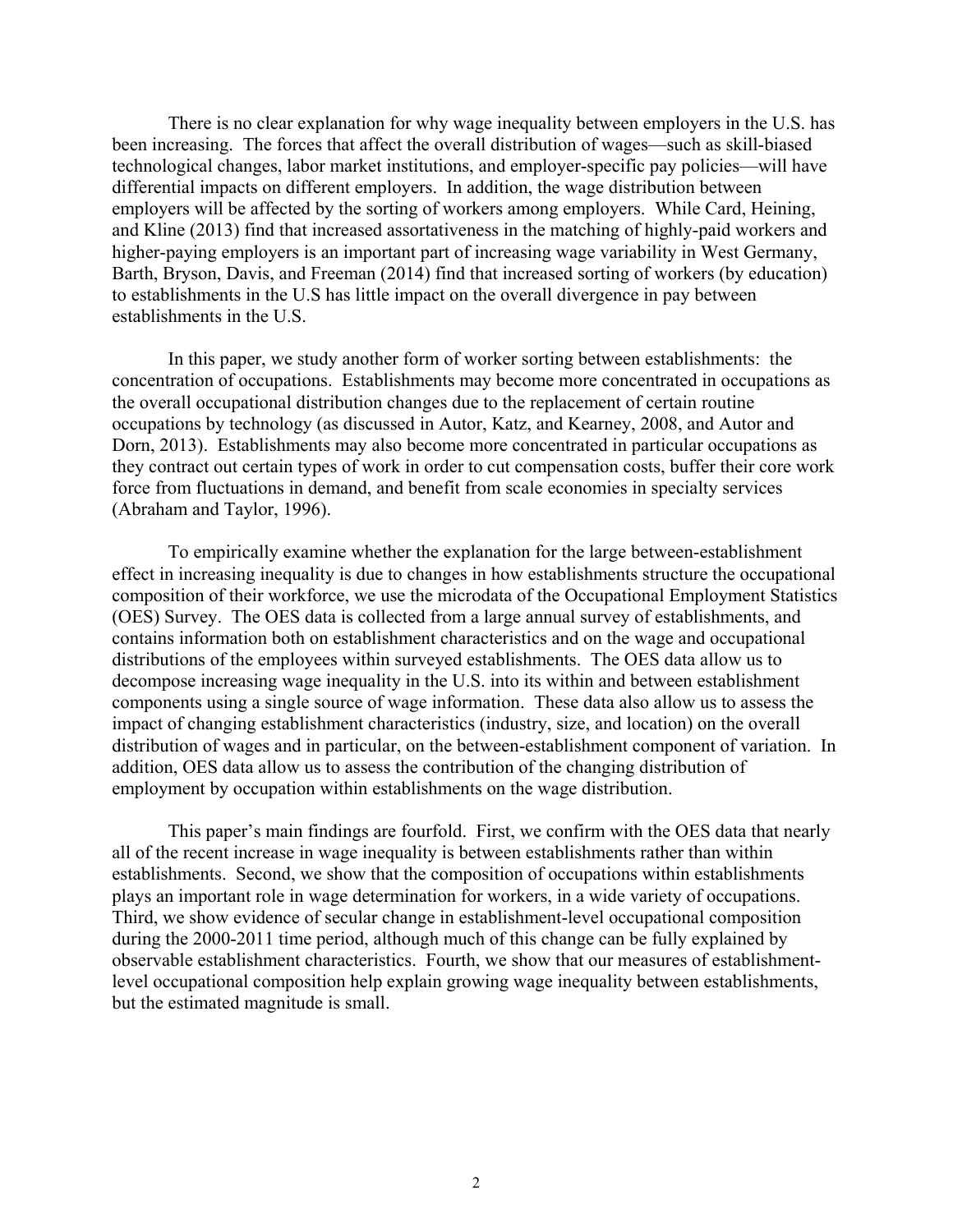#### **II. The Microdata of the Occupational Employment Statistics Survey**

We use the microdata of the Occupational Employment Statistics (OES) Survey, conducted by the Bureau of Labor Statistics. This survey is designed to measure occupational employment and wages in the United States by geography and industry, and is the only such survey of its size and scope. The OES covers all establishments in the United States except for those in agriculture, private households, and unincorporated self-employed workers without employees. Every year, approximately 400,000 private and local government establishments are selected for this survey. They as asked to report the number of employees in each occupation paid within specific wage intervals. $<sup>1</sup>$ </sup>

 An abridged version of an OES survey form is shown in Figure 1. This survey form is a matrix, with occupations on the rows and wage intervals on the columns. For large establishments, the survey form lists 50 to 225 detailed occupations; these occupations preprinted on the survey form are selected based on the industry and the size of the establishment. Small establishments receive a blank survey form and write in descriptions of the work done by their employees. These employer-provided descriptions are coded into occupations by staff in state labor agencies (as part of the OES Federal-State partnership). Many large employers also provide payroll data to BLS using their own job categories and titles, which are then coded into occupations by staff in state labor agencies. Wage intervals on the OES survey form are given in both hourly and annual nominal dollars, with annual earnings being 2080 times the hourly wage rates. To calculate average wages, the OES program obtains the mean of each wage interval every year from the National Compensation Survey (NCS). These mean wages are then assigned to all employees in that wage interval.

 The OES cannot measure inequality in the top percentiles of the wage distribution. Earnings of individuals at the very top of the wage distribution are reported in an open-ended interval in the OES -- the uppermost interval in the recent OES surveys is "\$166,400 and over" (the ranges of the intervals vary by year – see Handwerker and Spletzer (2014) for more information). Averaged across 1998 to May 2012, the uppermost interval contains roughly 1.3 percent of employment.

 We impose only two restrictions on our OES data. First, we delete data collected from federal, state, and local governments, and second, we delete the 22% of the remaining establishments with imputed data. On average, we have data from roughly 275,000 establishments per year.

Two possible concerns about using OES data for studying inequality are the collection of wage data in intervals, and whether inequality measures in an establishment survey such as the OES mimic what we know from commonly used household surveys such as the Current

 $\overline{a}$ 

<sup>&</sup>lt;sup>1</sup> In the early years of our panel, the OES data were collected in October, November, and December. Starting in November 2002, data collection for 200,000 establishments occurs in November and data collection for 200,000 establishments occurs in May. The OES survey is not designed to produce time series statistics. We use the methodology described in Abraham and Spletzer (2010) to reweight the data to November or May benchmarks of total employment by detailed industry and by broad industry and establishment size groups from the Quarterly Census of Employment and Wages (QCEW). Abraham and Spletzer (2010) also describe how to create OES occupation and industry categories that are consistent over time.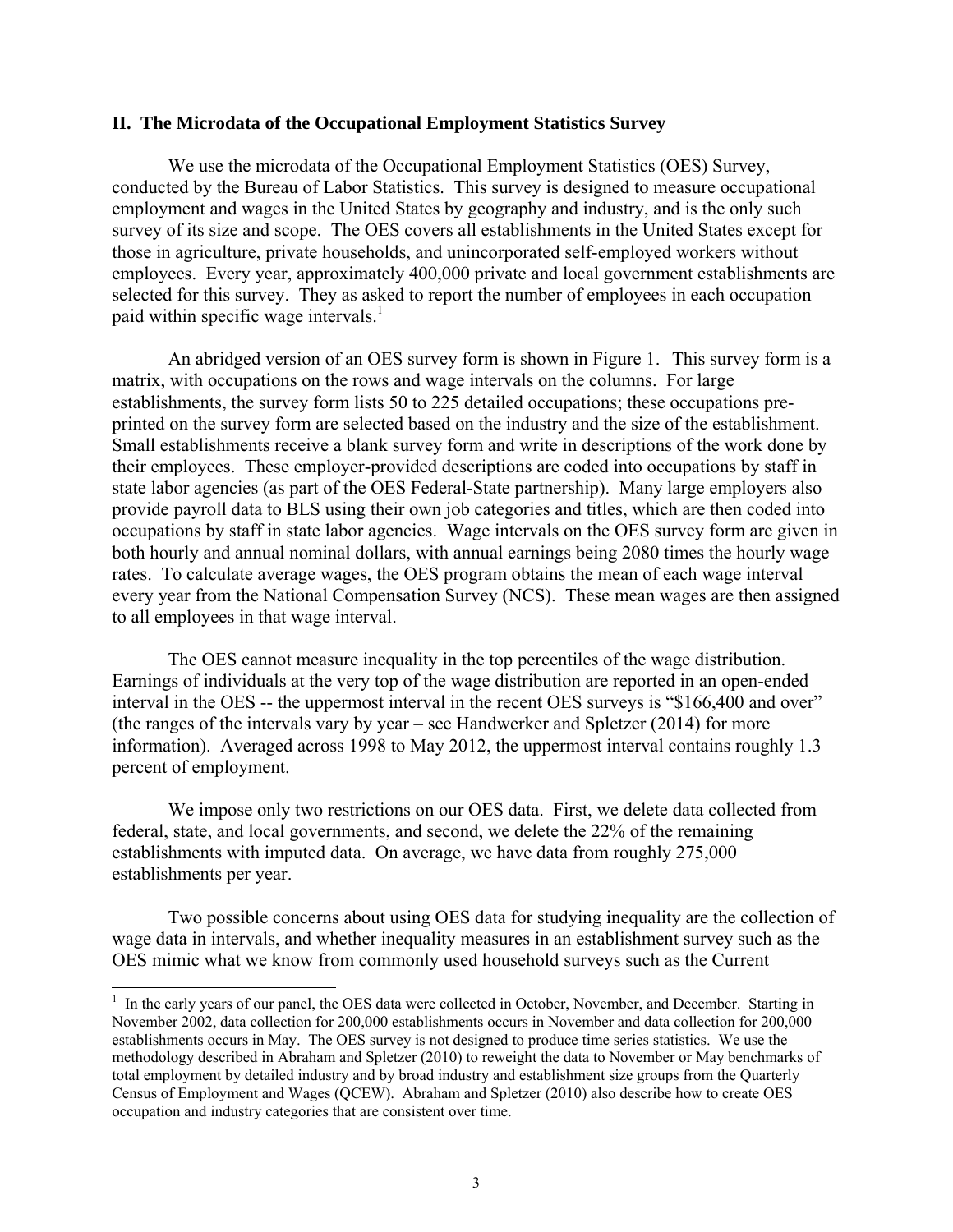Population Survey (CPS). In our earlier work (Handwerker & Spletzer, 2014), we compare wage data in the OES with wage data from the outgoing rotation groups of the CPS, and have two main findings. First, we show that the interval nature of wage collection in the OES has essentially no impact on measures of overall wage inequality trends. We show this by putting the CPS wage data through the filter of the OES wage intervals, demonstrating that the continuous CPS wage data and the intervalized CPS wage data show extremely similar wage inequality trends. Second, we show that the reweighted OES data can be used to broadly replicate basic CPS wage inequality trends, beginning in 1998. Overall wage distributions in each year are similar, as well as overall variance trends and variance trends by industry and occupation groups. In both the OES and the CPS, industry groups alone explain 15-17% of wage variation, although industry groups explain slightly more of the variation in the (employerreported) OES than in the (employee-reported) CPS.

Our earlier work comparing wage inequality trends in CPS and OES microdata provides several reasons to focus on the importance of occupations and establishments for understanding inequality. We find that occupational groups alone explain more of the variation in wages in the OES (about 40%) than these same variables explain in the CPS (about 30%). This phenomenon was also noted by Abraham and Spletzer (2009), who attribute it to more accurate reporting of occupation by employers who answer the OES than by individuals who answer the CPS. We also find that the amount of wage variance explained by occupation is growing more quickly in the OES than in the CPS. Furthermore, we show that establishment effects, found in the OES but not the CPS data, explain more of wage variation than any other single variable in the OES.

#### **III. The Role of Establishments**

As highlighted in the introduction, many recent studies find that establishments (or firms) play an important role in determining wage inequality. Most comparable to our work is Barth, Bryson, Davis, and Freeman (2014), hereafter BBDF, who link together several large Census Bureau datasets (individual data from the CPS and Census, establishment data from the Longitudinal Business Database, and wage record data from nine states) to study the roles of employers and worker sorting between employers in wage inequality. They find major roles for industries and unexplained establishment effects in wage inequality and its growth, with smaller roles for geography and worker sorting. We compare several measures of wage inequality in the OES data to the findings of BBDF, before extending this work with measures of occupations and occupational concentration, which were not available to BBDF.

Figure 2 shows the decomposition of the total wage variance in the OES into its withinestablishment and between establishment components. Over the period of Fall 1999 through November 2011, 55% of wage variance is between establishments, while 92% of the growth in overall wage variance from Fall 1999 to November 2011 is between establishments. BBDF estimate that 46-49% of variance in log earnings is between establishments, with 68% of variance growth during 1992-2007 between establishments.<sup>2</sup> Examining only employees who do

<sup>&</sup>lt;sup>2</sup> Other authors of related studies have focused on wages within manufacturing industries, and here also we find broadly consistent results. Davis and Haltiwanger (1991), find that 50 to 58 percent of wage variance in manufacturing is between plants, and 48 percent of variance growth in manufacturing is between plants. Dunne,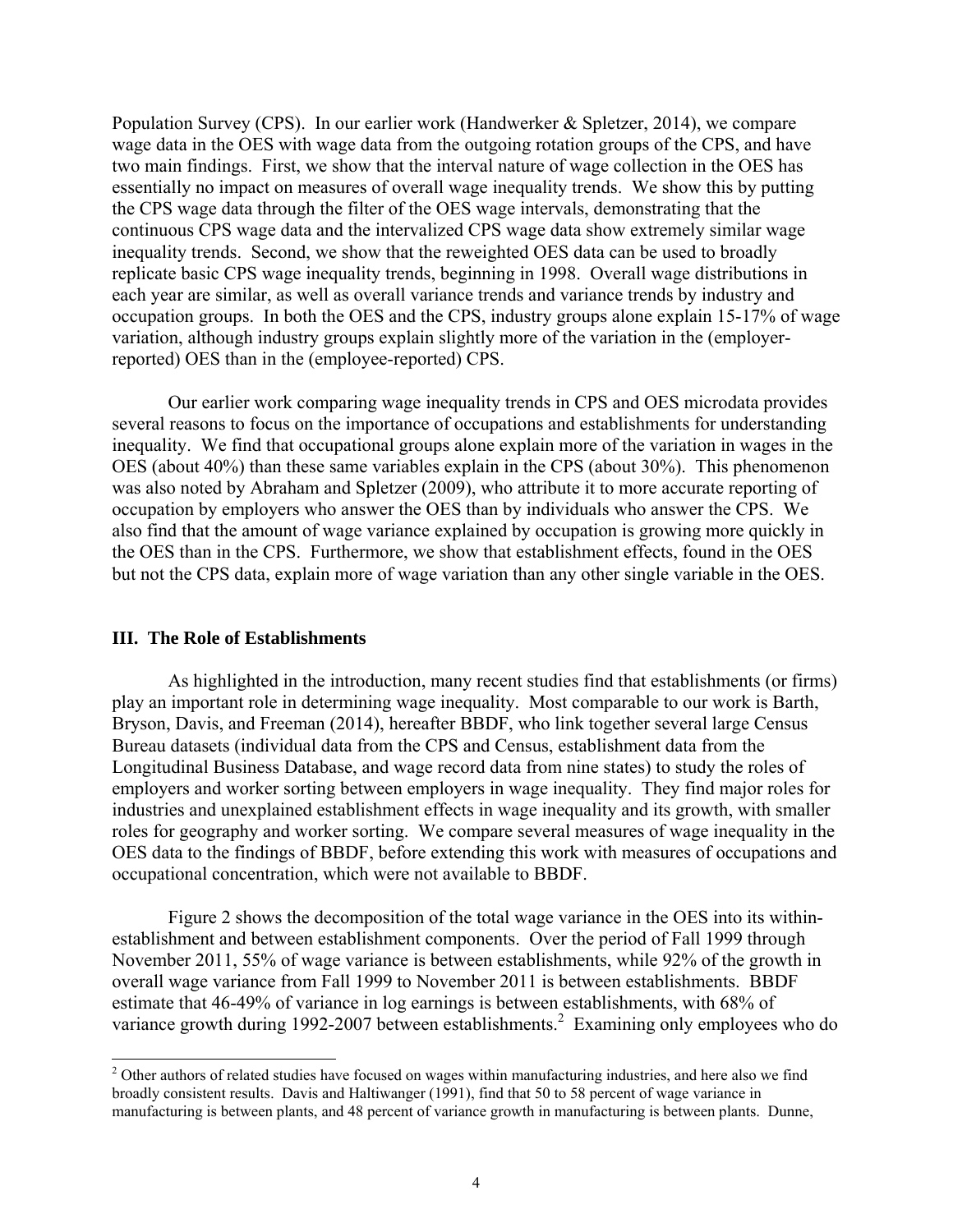not change jobs, they find 79% of the growth in earning variance is between establishments. Although the OES data we use cover a different period than those used in BBDF, we find similar estimates of both the between-establishment component of wage variance and the growth of this component. Table 1 shows the decomposition by industry groups.

We follow BBDF in examining the factors that contribute to the average wage levels by establishment. Using data from November 2007, and letting subscript "j" index the establishment, we estimate the amount of establishment-level wage variance explained by the industry, geographic state, and size of establishments, using the regression equation

(1)  $Ln(wage_i) = \alpha Industry_i + \beta State_i + \chi EstablishSize_i + \varepsilon_i$ .

 $\overline{a}$ 

Results of this estimation are shown in the first two columns of Table 2. The first row of this table uses a set of 13 Broad Industry Groups, $3$  and shows that using these groups alone, we can explain 18% of the variation in establishment-level wages—close to the 20% of establishmentlevel earnings variation that BBDF explain for 2007 using 1-digit industry.

We also follow BBDF in using successively more detailed industry classifications in explaining establishment-level wage variation. In the second row of the table, we use 2-digit NAICS codes, and show that this level of industry detail explains 36% of establishment-level wages. This is less than the 49% of establishment-level earnings variation that BBDF explain using 2-digit NAICS codes. However, while BBDF find that 4-digit NAICS codes can explain only 52% of establishment-level earnings variation, we find somewhat larger effects in that 4 digit NAICS codes can explain 57% of establishment-level wage variation, and 5-digit NAICS codes (not reported in BBDF) can explain 61% of establishment-level wage variation. Adding in state-level geographic variables and establishment size variables, we can explain 67% of establishment-level wage variation, while BBDF explain 58% of establishment-level earnings variation with similar variables. The conclusion from this analysis, and also from BBDF's similar analysis, is that a sizable amount of establishment-level wage variation remains unexplained by observable characteristics.

BBDF conclude their analysis with a call for more research into the link between the establishments where people work and the determinants of their pay. In the remainder of this paper, we demonstrate that one factor in this link is the distribution of employment by occupation within establishments—a measure not available in the data used by BBDF. We show that this measure is related to individual wages, and also that it plays a role in explaining differences in earnings between establishments.

Foster, Haltiwanger, and Troske (2004) find that 53 to 69 percent of wage variance in manufacturing is between establishments, and 90 percent of variance growth in manufacturing is between establishments. Barth, Bryson, Davis, and Freeman (in an earlier working paper version of their 2014 paper) find that on average 62 percent of variance in manufacturing is between establishments, and 27 percent (.034/.125 in Table 2) of variance growth in manufacturing is between establishments. We find in the OES data from 1999-2011 that on average 48% of manufacturing wage variance is between establishments, while 73% of the growth in manufacturing wage variance is between establishments.

<sup>3</sup> These groups were devised to use common industry groupings for OES data collected in the 1990s, using the SIC industry classification system, and OES data collected beginning in 2002, using the NAICS industry classification system. OES data for 2000 and 2001 were recoded so they can be analyzed with either system.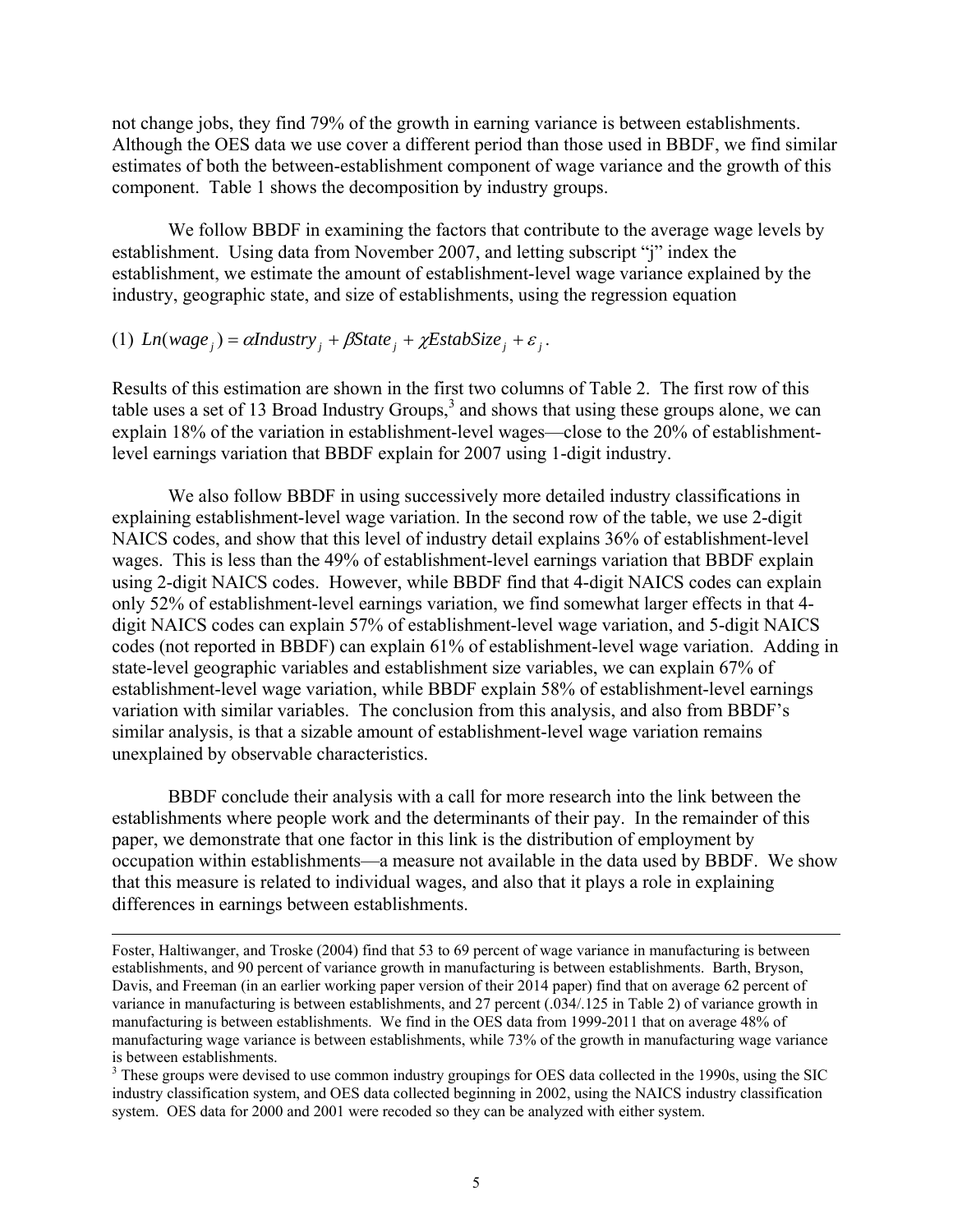#### **IV. Occupational Concentration: A link between establishments and occupations**

#### IVa: Measuring Occupational Concentration

 We use Herfindahl indices to measure the distribution of employment by occupation within establishments. In the rest of this paper, we shall refer to these Herfindahl indices as occupational concentration. Such indices are occupation-neutral, without any ranking of occupations by skill or wage levels. We use the structure of the Standard Occupational Classification system (SOC) to compute two establishment-level indices:

(2a) 
$$
H_j^{801} = \sum_{k=1}^{801} \left( \frac{Employment \text{ in Occupation } k \text{ in Establishment } j}{Employment \text{ in Establishment } j} \right)^2
$$

(2b) 
$$
H_j^{22} = \sum_{k=1}^{22} \left( \frac{Employment \text{ in Occupation } k \text{ in Establishment } j}{Employment \text{ in Establishment } j} \right)^2
$$

The first establishment-level index uses all 801 detailed civilian occupations at the 6-digit level of the Standard Occupational Classification system. This index varies from 1/801, or 0.001, (equal representation of all occupations) to 1 (perfect concentration). The second establishmentlevel index uses the 22 major occupational categories at the 2-digit level of the Standard Occupational Classification system included in the OES. This index varies from 1/22, or 0.045, (equal representation of all categories) to 1 (perfect concentration).

The categories of occupations that are separated in definition 2a but collapsed in definition 2b include occupations that perform related tasks, but can be paid very different wage levels. For example, dentists (occupation 29-1020) and dental hygienists (occupation 29-2021) are in the same broad 2-digit occupational category (29), but are paid very different wages. We use two different Herfindahls to measure whether the relationship between wages and our measures of occupational concentration are sensitive to the level of occupational aggregation in our data.

The average establishment (employment-weighted) has  $H^{22} = 545$  and  $H^{801} = 354$ . In the underlying data, the average establishment (employment-weighted) has 5.60 2-digit occupational categories and 19.25 6-digit detailed occupations. Quite naturally these descriptive statistics vary by size class. Large establishments (those with more than 500 employees) have, on average, 11.85 2-digit occupational categories and 65.61 6-digit detailed occupations.

 We next examine these two occupational concentration measures for specific occupations studied by Abraham and Taylor (1996) and Dey, Houseman, and Polivka (2010) in their work on outside contracting by employers. We restrict our data to establishments that employ janitors, and compare trends in our occupational concentration measures for these establishments to trends in janitorial services industry employment (this latter measure is calculated from the same OES data for NAICS 561720). The correlation between Herfindahl indices and traction of janitors working in the janitorial services industry over time is about .8 for both our  $H^{22}$  and  $H^{801}$ indices, with p values <.0001. We do the same for accountants, estimating employment in NAICS 54121. The correlations here are lower, at .40 for  $H^{22}$  and .46 for  $H^{801}$ , with p values of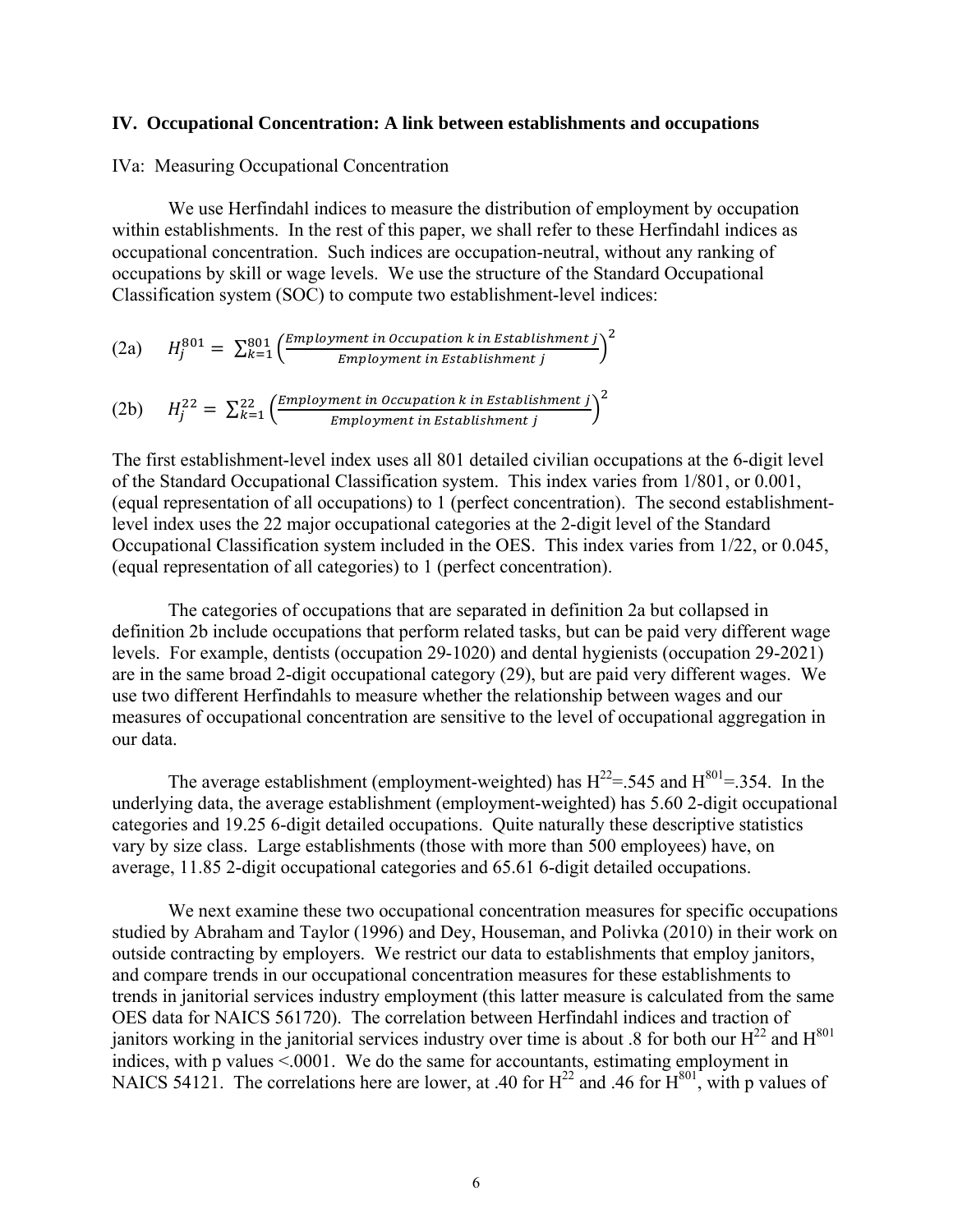.064 and .033 respectively. These examples show that our Herfindahl measures of occupational concentration are related to patterns of employment in industries linked to particular occupations.

 The key question for our analysis is whether these establishment-level measures of occupational concentration can help explain the growth in wage inequality. For this to occur, occupational concentration measures must be related to wages, and either this relationship is strengthening over time, or measures of occupational concentration are increasing over time. We examine each of these in turn.

#### IVb: Relationships between Occupational Concentration Measures and Wages

 We use regressions to show that both Occupational Concentration measures are strongly and significantly related to individual wages, across all occupations. We document this for individual worker i, employed by establishment j, with and without controlling for employees' occupations and establishments' industries, geographic states, and sizes, using the regression:

(3) Ln(wage<sub>iit</sub>) =  $\alpha$ OccupationalConcentrationGroup<sub>it</sub> +  $\delta X_{ijt}$  +  $\varepsilon_{ijt}$ ,

where OccupationalConcentrationGroup is a vector of indicator variables calculated by rounding values of the establishment-level Herfindahls to the nearest hundredth. Control variables X include the survey date, occupation fixed effects, industry fixed effects, state fixed effects, and establishment size (we use fixed effects for establishment size classes as well as a continuous measure of establishment size).

 The relationships between wages and our measures of occupational concentration are shown graphically in Figure 3. The left panels of Figure 3 give the raw data from regressions without controls for establishment or individual characteristics X, and the right panels show the wages for each group after controlling for observable characteristics. The top graphs labeled "detailed Herfindahl" show  $H^{801}$ , and the bottom graphs labeled "group Herfindahl" show  $H^{22}$ . The raw data clearly show that higher Herfindahl indices of occupational concentration are associated with lower wages. This negative relationship remains, albeit much smaller in magnitude, when we include controls for observable employee and employer characteristics.<sup>4</sup>

 This negative relationship between wages and occupational concentration is quantified in Table 3, where the underlying regressions are of the form

(4) Ln(wage<sub>iit</sub>) =  $\alpha$ OccupationalConcentration<sub>it</sub> +  $\beta$ OccupationalConcentration<sub>it</sub> \* Date<sub>t</sub> +  $\delta X_{\text{iit}}$  +  $\varepsilon_{\text{iit}}$ ,

 $\overline{a}$ 

where OccupationConcentration is now a continuous variable (rather than a vector of group indicators) and Date<sub>t</sub> is a measure of continuous time. When we restrict  $\beta=0$  so that we estimate the relationships in Figure 3, estimates of the coefficients  $\alpha$  from these regressions—with and

<sup>&</sup>lt;sup>4</sup> It is possible that the particularly low and high values of occupational concentration in Figure 3 are due to the absence of occupational heterogeneity in small establishments. However, the changes in slope at the extremes of the horizontal axis in Figure 3 remain when we drop establishments with less than 25 employees from our estimating regressions.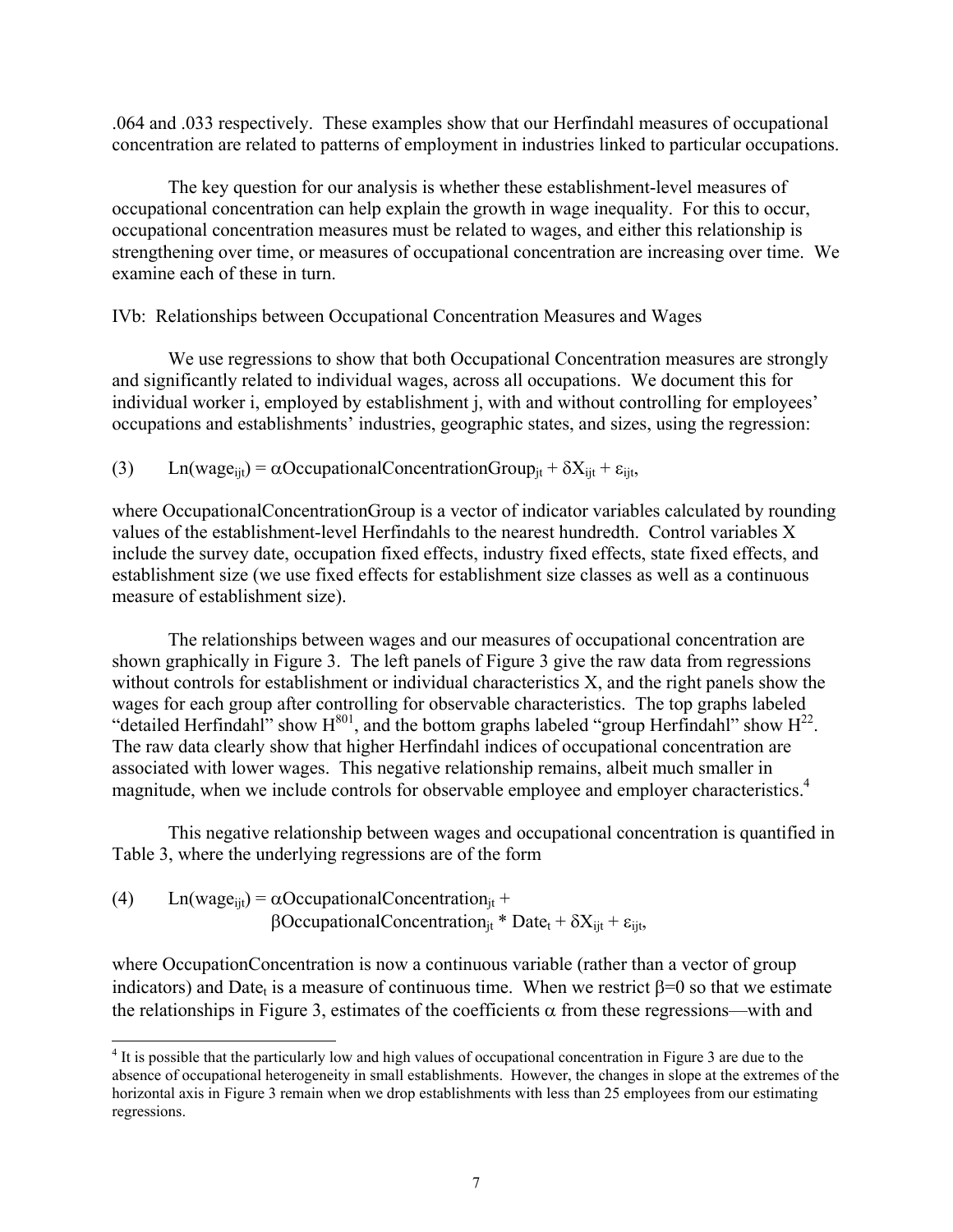without additional controls—show that increased occupational concentration is significantly associated with lower wages. Estimates of the coefficient  $\beta$  (shown here in decade units of time) in column 2 of Table 3 show that the negative relationship between individual wages and the establishment's occupational concentration has significantly strengthened over time, although this time effect declines dramatically when control variables are added (column 4 of Table 3).

We repeat these regressions within each detailed occupation in the OES separately (omitting occupation from the set of X variables). We find that this negative relationship between the occupational concentration of employing establishments and wages for individual workers exists within a wide variety of occupations, using either measure of occupational concentration, with and without other establishment controls. Without controls, occupations with negative and statistically significant relationships (at the  $p < 0.05$  level) between wages and occupational concentration account for 61.5% of all employment, and including those with negative but not statistically significant relationships increases this figure to cover 71.0% of all employment. (Similar figures for the detailed measure of occupational concentration are 63.4% and 73.0% of all employment). The addition of industry, state, and establishment size controls makes little difference to these percentages. These relationships are similar in magnitude for occupations in different parts of the wage distribution. Overall, occupation-specific versions of the  $\alpha$  coefficients from equation (4) have close to 0 correlation with the log wages of each occupation.

 Since Occupational Concentration is defined at the establishment-level, we return to the framework of equation (1) and ask how much of the wage variance between establishments can be explained by the occupational concentration measures. In the November 2007 data, a regression of average establishment wages on the broad occupational Herfindahl index has an Rsquared value of .15, and a regression on the detailed occupation Herfindahl index also has an Rsquared value of .15. This is similar to the amount of establishment-level wage variation that is explained by Industry Groups. When we add Occupational Concentration to other variables explaining establishment-level wages in column 2 of Table 2, we find that the additional explanatory power of Occupational Concentration falls as the level of detail in industry classification rises. When industry is classified in only 13 broad groups, adding Occupational Concentration variables increases the amount of wage variance explained from 32% to 43% (see column 4 of Table 2). However, when industry is classified at the very detailed 5-digit NAICS level, adding Occupational Concentration variables only increases the amount of wage variance explained from 67% to 68%. Nonetheless, even with such detailed measures of industry, Occupational Concentration continues to increase the amount of establishment-level wage variance explained.

#### IVc: Trends in Occupational Concentration measures

 We now turn to time trends in occupational concentration measures. Finding that occupational concentration has increased during the 1999 to 2012 time period would be a general indication of increased sorting of particular kids of work between establishments. Furthermore, observing changes in both broad and detailed occupational concentration would be an indication of a changing type of work done by an establishment. For example, a manufacturing plant that outsources its janitors would show increasing occupational concentration for both indices. In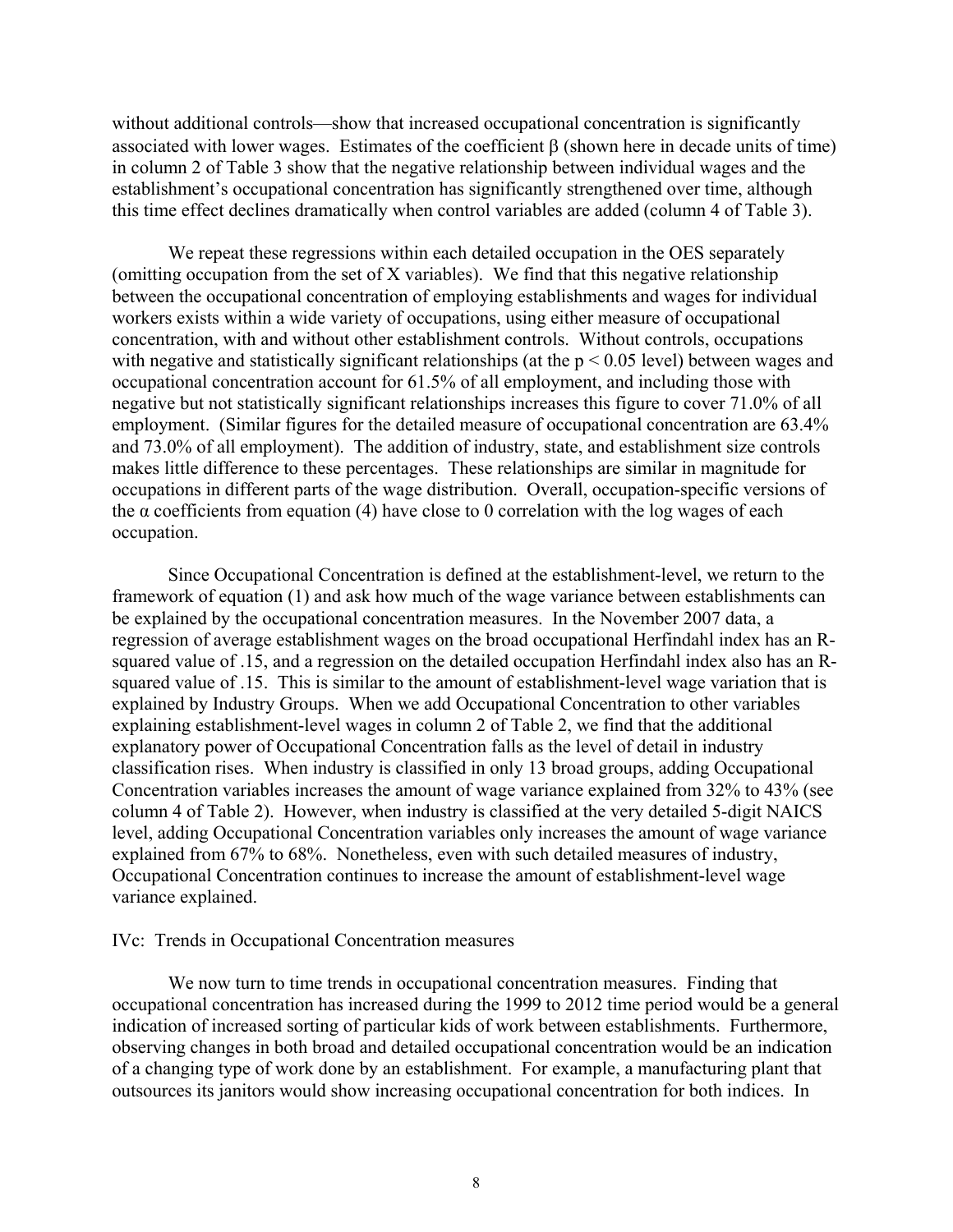contrast, observing changes in detailed occupational concentration without similar changes in broad occupational concentration would be an indication that an establishment is changing the specific occupations they employ (perhaps changing production processes or purchasing inputs from certain very specific tasks), but not changing the overall type of work done at that establishment.

Figure 4 shows the time trend in mean values for both measures of occupational concentration, from 1999 to 2012. In the left panels which reflect the raw data, we see some evidence of increases in mean values of both measures, although these measures are generally higher in the November OES panels than the May panels. However, looking closely at the magnitude of the vertical axis, we conclude that any increases in occupational concentration are economically small. For example, the broad measure increases from roughly .535 to .550, and the detailed measure increases from roughly .35 to .36.

In the right panels of the figure, we examine trends in mean values of occupational concentration after controlling for establishment characteristics, plotting coefficients  $\alpha$  from regressions

(5) OccupationalConcentration<sub>it</sub> =  $\alpha$ Date<sub>t</sub> +  $\delta X_{it}$  +  $\varepsilon_{it}$ ,

 $\overline{a}$ 

These regression results are given in Table 4. The simple specification in column 1 shows the increasing time trend, with a statistically significant coefficient. In results not shown, we add controls only for detailed occupation. These results are similar to those shown in column 1. This suggests that these increases in occupational concentration are not due only to changes in the overall occupational distribution, such as the changes due to employment polarization (as described by Autor, Katz, and Kearney, 2006, and by Autor and Dorn, 2013). However, after controlling for changes in other factors (particularly controlling for industry), results in column 2 show no increase in mean values of Occupation Concentration measures.

 Table 4 also gives regression results for time trends in employment in particularly concentrated establishments; those with occupational concentration measures of .8 or higher. Here again, a simple specification in column 3 shows an increasing time trend in employment in highly occupational concentrated establishments. After controlling for changes in other factors, column 4 continues to show a small but statistically significant increase in employment at highly-concentrated establishments using the detailed-occupation Herfindahl, but not when using the broad-occupation Herfindahl measure of occupational concentration.<sup>5</sup>

 $5$  Our empirical analysis to this point work has focused on measures of occupational concentration at the establishment level, because establishments are the sampling unit of the OES. However, the OES does contain the Employer Identification Number (EIN) which identifies firms for Federal tax reporting purposes. Using these EINs to identify firms, we find that the relationship between EIN-level occupational concentration and wages is very similar to the results described above. Results for time trends with EIN-level occupational concentration measures are somewhat weaker than described above, which suggests that multi-establishment employers are segregating different occupations into different establishments.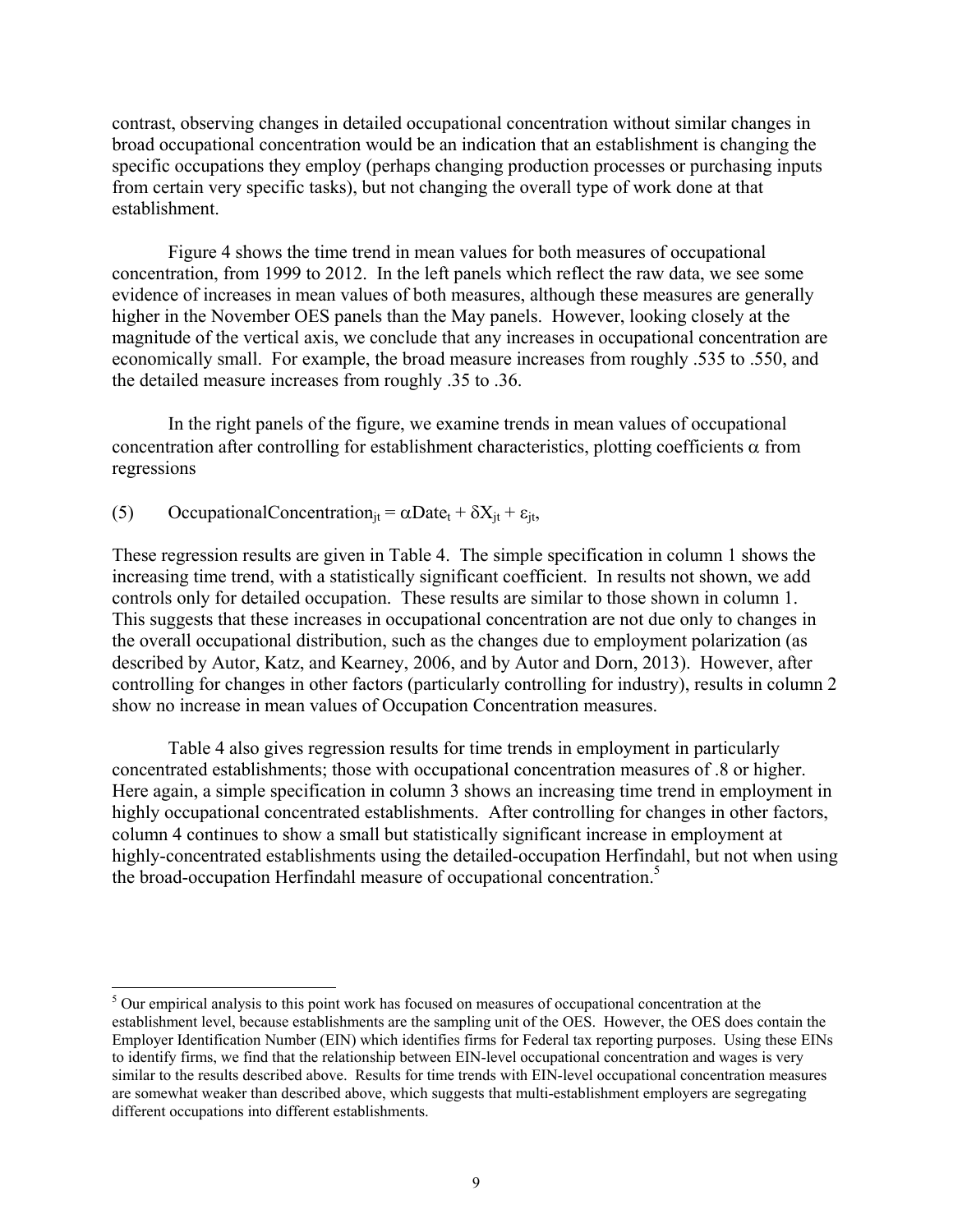#### **V. Changes in Wage Inequality over Time**

 $\overline{a}$ 

 The strong relationship between establishment-level occupational concentration and wages, together with some evidence for growth in this relationship as well as growth in occupational concentration (although both of these latter disappear once we control for observables), suggests that changes in occupational concentration over time may explain some of the growth in wage inequality. In this section, we conduct a reweighting exercise in order to understand how much of increasing wage inequality in the OES from Fall 1999 to November 2011 can be attributed to changes in the employment composition of observable characteristics such as industry, establishment size, geography, and occupation, as well as our measures of occupational concentration. We use the method of DiNardo, Fortin, and Lemieux (1996), hereafter DFL,<sup>6</sup> to calculate counterfactual wage distributions based on the OES wage intervals, as well as counterfactual variance estimates.

 An example may illustrate what we hope to learn from this reweighting exercise. We know that there has been employment polarization during the last 10-20 years: see Autor, Katz, and Kearney (2006), Goos and Manning (2007), Goos, Manning, and Salomons (2009), and Abraham and Spletzer (2010). Using the OES data, and defining "jobs" by industry and occupation, Abraham and Spletzer show that the share of both low-wage and high-wage jobs has risen from 1996 to 2004, whereas the share of middle-wage jobs has fallen (employment growth has polarized). These changes in the distribution of occupations should lead to increased wage inequality. The reweighting exercise allows us to hold constant the employment composition of occupations and industries at their 1999 values when calculating the variance of log real hourly wages in 2011, and the resulting counterfactual wage variance quantifies the magnitude of polarized employment growth on the increasing wage variance.

We run DFL-type reweightings for the observable characteristics of broad industry groups (for comparability between the 1999 data, collected using SIC, and the 2011 data, collected using NAICS), state, establishment size, occupation (at the 3-digit SOC code level), and our two measures of occupational concentration. These measures of occupational concentration are entered into the reweighting as categorical variables by dividing them into groups at the first decimal place. We run these reweightings for all possible sub-sets of these 6 variables—a total of 63 possible combinations. Noting that BBDF find that much more of between-establishment earnings growth over time can be explained with more detailed industry measures, we repeat this exercise, using detailed industry at the 4 digit NAICS instead of the broad industry groups. However, in order to use the more detailed industry measure we must begin the reweighting exercise with data from Fall 2000, when NAICS coding is first available in the OES data, instead of Fall 1999. For clarity, we present here only the results of the reweighting exercise using the more detailed industry data, but the conclusions of the two exercises are very similar.

<sup>&</sup>lt;sup>6</sup> The DiNardo, Fortin, and Lemieux (1996) methodology of creating counterfactual distributions for a later year if observable characteristics were held fixed at their distribution in an earlier year is to (1) combine the data for the earlier and later years and run a probit regression of the probability that an observation with a particular set of observable characteristics came from the earlier year and then (2) use the predicted values from this probit regression to create new weights for each observation in the later year.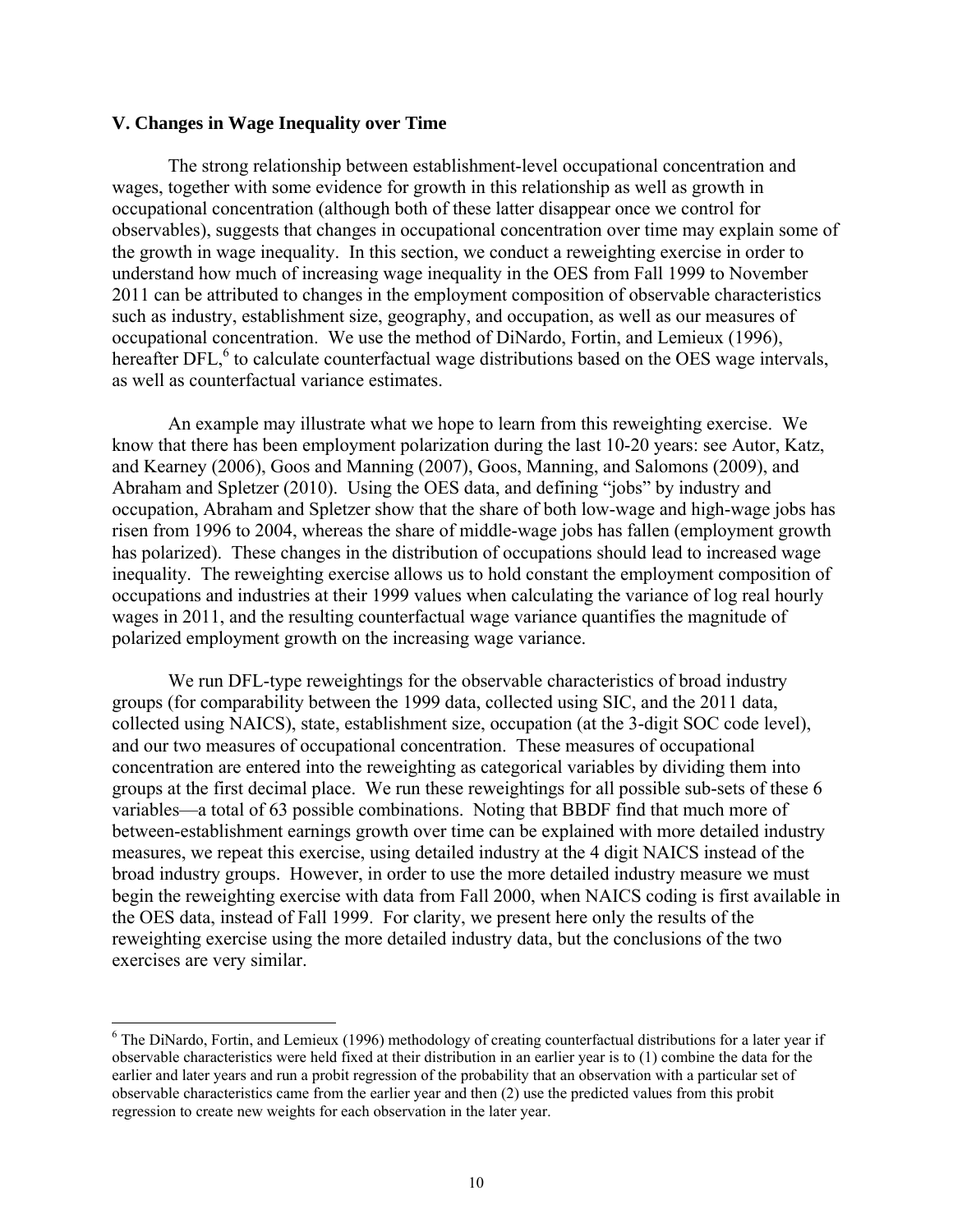The top panel of Table 5 documents some basic descriptive statistics of the wage distribution. The variance of ln wages in 2000 is .3520, and increases to .4018 in 2011. The between establishment variance rises from .1884 in 2000 to .2288 in 2011.

Results of reweightings for each observable characteristic alone are shown in rows 1-6 of the bottom panel of Table 5, with reweightings for selected combinations of these characteristics shown in rows 7-12. As shown in Table 5, occupation (at the 3-digit SOC level) and industry (at the 4 digit NAICS code level) are the variables which alone explain the largest amount of overall wage variance growth from Fall 2000 to November 2011. Reweighting observations in November 2011 to the Fall 2000 distribution of 3-digit occupations (row 4) would reduce overall ln wage variance in 2011 from the measured variance of .4018 to .3853, a decrease representing 33% of ln wage variance growth from Fall 2000 to November 2011. Row 4 also shows a decrease of 41% of ln wage variance growth between establishments. Changes in the distributions of employment by detailed industry (row 1) and geographic states (row 2) can also explain some of overall ln wage variance growth as well as ln wage variance growth between establishments. Changes in the distributions of employment by occupational concentration alone (rows 5 and 6) explain almost none of overall ln wage variance growth, although they do explain some of the growth of wage variance between establishments.

 Reweighting by multiple characteristics simultaneously does not always increase the overall amount of ln wage variance growth explained—using all of our possible reweighting variables (row 7 of Table 5), results in less overall variance explained than using only State, Occupation, and Occupational Concentration (rows 8 and 9). Combining groups of characteristics to reweight to their Fall 2000 distributions, we find that the greatest amount of overall ln wage variance explained (38%) is the combination shown in row 8. This is a combination of State, Occupation, and both Herfindahl indices of Occupational Concentration. Surprisingly, this combination does not include detailed industry—all of the explanatory power of detailed industry to explain overall ln wage variance growth has been absorbed by the combination of State and Occupation. This combination of reweighting characteristics can also explain 50% of the growth in the between-establishments component of ln wage variance growth from Fall 2000 to November 2011. We find nearly identical results when we use only the Broad Occupational Category Herfindahl index (row 9) or, in results not shown, when we use only the Detailed Herfindahl index. Removing both measures of Occupational Concentration from this reweighting, as shown in row 10, has little impact on the amount of overall ln wage variance growth explained, but it reduces the amount of the growth in the between-establishments component of ln wages that can be explained (from 50% to 43%).

 The combination of characteristics that best explains the between-establishments component of ln wage variance growth between Fall 2000 and November 2011 is shown in row 11 of Table 5. This combination includes detailed industry as well as State, Occupation, and both measures of Occupational Concentration. Combined, reweighting these variables to their Fall 2000 distributions can explain 52% of the between-establishments component of the growth in ln wage variance during this time period. Without either measure of Occupational Concentration, no combination of reweighting characteristics can explain more than 46% of the between-establishments component of the growth in ln wage variance during this time period (shown in row 12).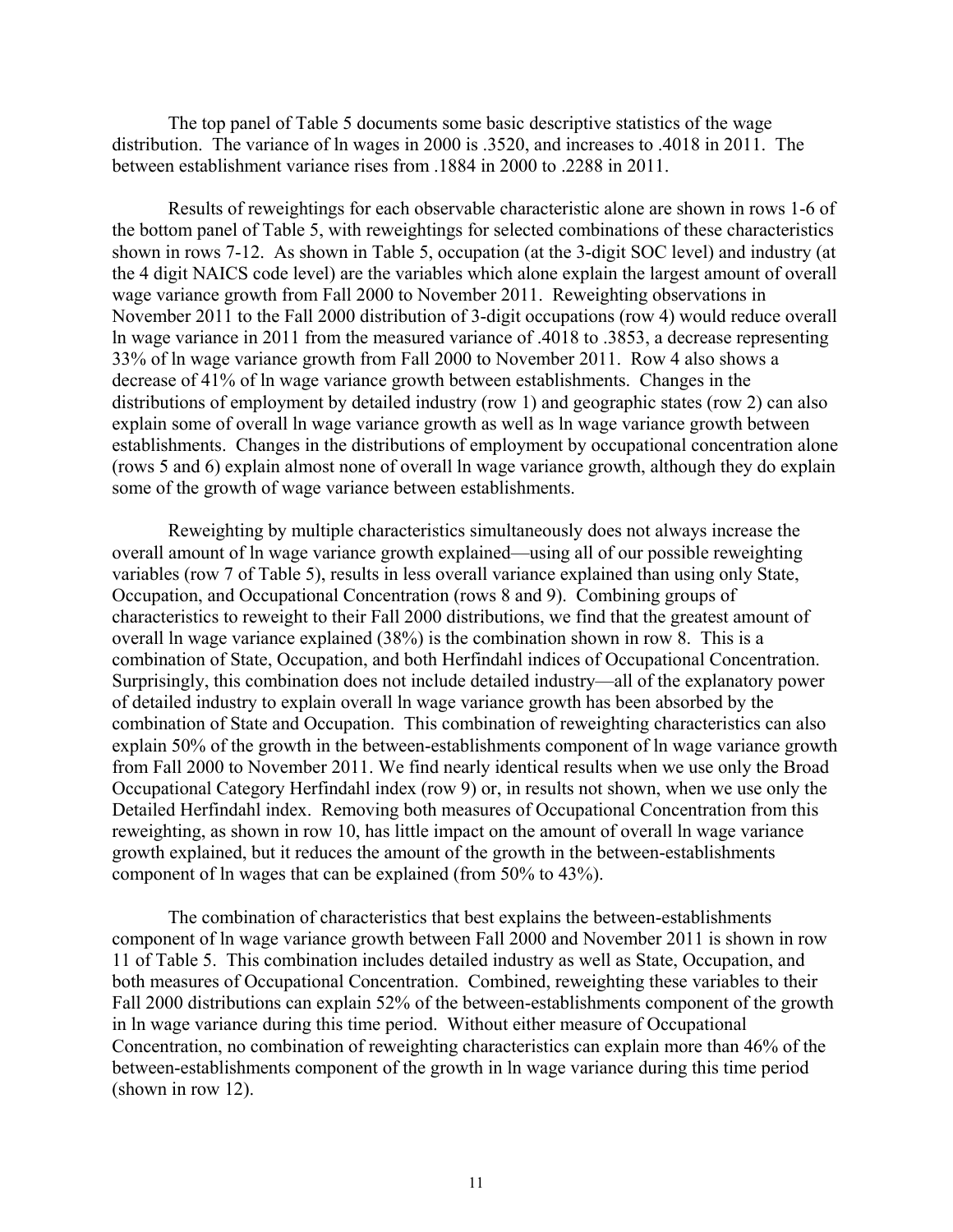Overall, the reweighting exercise presented in Table 5 shows that Occupational Concentration—by either of our measures—has at most a small role in explaining the overall growth in variance between 2000 and 2011. However, Occupational Concentration variables can explain a portion of the growth in the between-establishments component of the ln wage variance growth during this period that cannot be explained by other available individual or establishment-level variables.

We have examined the sensitivity of the results in Table 5 to the choice of specific start and end dates (reweighting 2011 data to the distribution of explanatory variables in 2000). Focusing on similar stages of the business cycle, we have reweighted 2007 data to 2000 distributions, and we have reweighted 2011 data to 2003 distributions. These exercises do not change our substantive conclusion that occupational concentration variables have a small amount of explanatory power for explaining the rise in total variance and somewhat more power to explain the rise in between establishment variance.

#### **VI. Discussion and Conclusion**

In this paper, we examine the concentration of occupations by establishment and what this concentration means for individual wages and for the distribution of wages within and between establishments. Occupational concentration is a particular form of worker sorting to establishments, which has not been well-examined in the U.S. before. We document increases in occupational concentration that do not appear to be driven by the changing distribution of occupations (employment polarization), but do appear to be largely explained by other establishment characteristics, such as industry. One potential explanation for these changes is that they may result from establishments increasingly specializing in particular tasks, and contracting out other tasks, as described by Abraham and Taylor (1996) and Goldschmidt and Schmieder (2015). We find that more concentrated establishments pay lower wages, even after controlling for employee occupation, geography, establishment size, and very detailed measures of establishment industry. The relationship between increased concentration of occupations and lower wages holds within a variety of occupations, including both low-wage and high-wage occupations.

Many authors have noted the large and growing role of employers in wage inequality. We find in our data that more than half of wage dispersion and 92% of the recent growth in wage dispersion is between establishments rather than within establishments. We find that occupational concentration can explain as much as 15% of establishment-level wage variation in the year 2007. Combining occupational concentration with other establishment-level measures, such as detailed industry and establishment size, we can explain as much as 68% of all establishment-level wage variation. Combining occupational concentration with individual and establishment level characteristics, we can explain as much as 52% of the growth in wage inequality between establishments over the 2000 – 2011 period. However, the contribution of occupational concentration by itself to the growth in between-establishment wage inequality is small.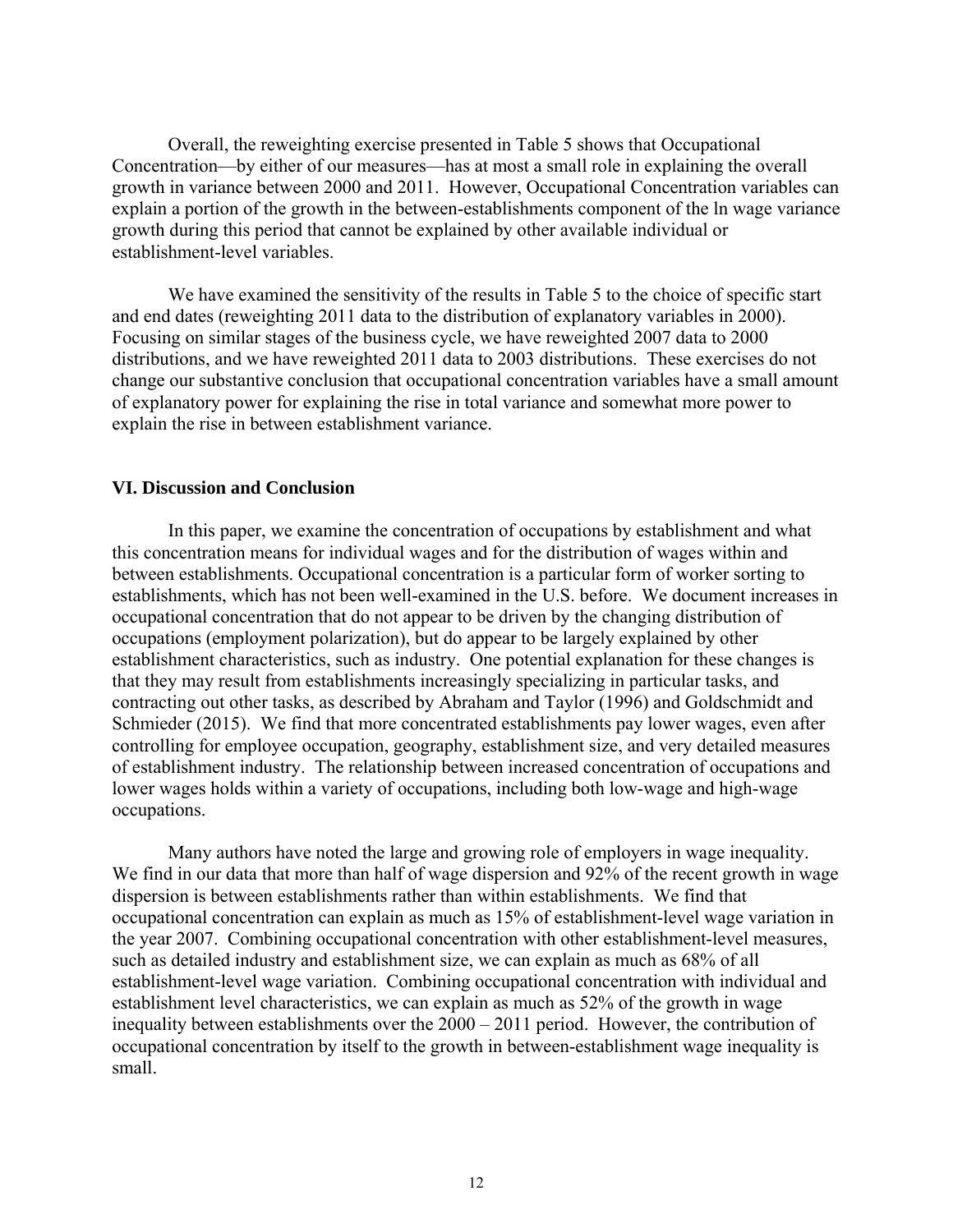#### **REFERENCES**

- Abowd, John M., Francis Kramarz, and David Margolis (1999). "High Wage Workers and High Wage Firms." *Econometrica*, pp. 251-334.
- Abraham, Katharine G. and James R. Spletzer (2009). "New Evidence on the Returns to Job Skills." *American Economic Review Papers and Proceedings*, Vol. 99, No. 2, pp. 52-57.
- Abraham, Katharine G. and James R. Spletzer (2010). "Are the New Jobs Good Jobs?" In *Labor in the New Economy*, edited by Katharine G. Abraham, James R. Spletzer, and Michael Harper. University of Chicago Press.
- Abraham, Katherine G and Susan K. Taylor (1996). "Firms' use of Outside Contractors: Theory and Evidence." *Journal of Labor Economics,* 14(3): 394-424.
- Acemoglu, Daron (2002). "Technical Change, Inequality, and the Labor Market." *Journal of Economic Literature*, Vol. 40, No. 1, pp. 7-72.
- Autor, David H., and David Dorn (2013). "The Growth of Low-Skill Service Jobs and the Polarization of the US Labor Market," *American Economic Review*, Vol. 103(5): 1553-1597.
- Autor, David H., Lawrence F. Katz, and Melissa S. Kearney (2006). "The Polarization of the U.S. Labor Market," *American Economic Association Annual Meeting Papers and Proceedings*, pp. 189-194.
- Autor, David H., Lawrence F. Katz, and Melissa S. Kearney (2008). "Trends in U.S. Wage Inequality: Re-Assessing the Revisionists." *Review of Economics and Statistics*, Vol. 90, No. 2, pp. 300-323.
- Barth, Erling, Alex Bryson, James C. Davis, and Richard Freeman (2014). "It's Where You Work: Increases in Earnings Dispersion across Establishments and Individuals in the U.S." NBER Working Paper No. 20447.
- Bound, John and George Johnson (1992). "Changes in the Structure of Wages in the 1980's: An Evaluation of Alternative Explanations." *The American Economic Review*, Vol. 82, No. 3, pp. 371-392.
- Bronars, Stephen G. and Melissa Famulari (1997). "Wage, Tenure, and Wage Growth Variation Within and Across Establishments." *Journal of Labor Economics*, pp. 285-317.
- Card, David and John E. DiNardo (2002). "Skill-Biased Technological Change and Rising Wage Inequality: Some Problems and Puzzles." *Journal of Labor Economics*, Vol. 20, No. 4, pp. 733-783.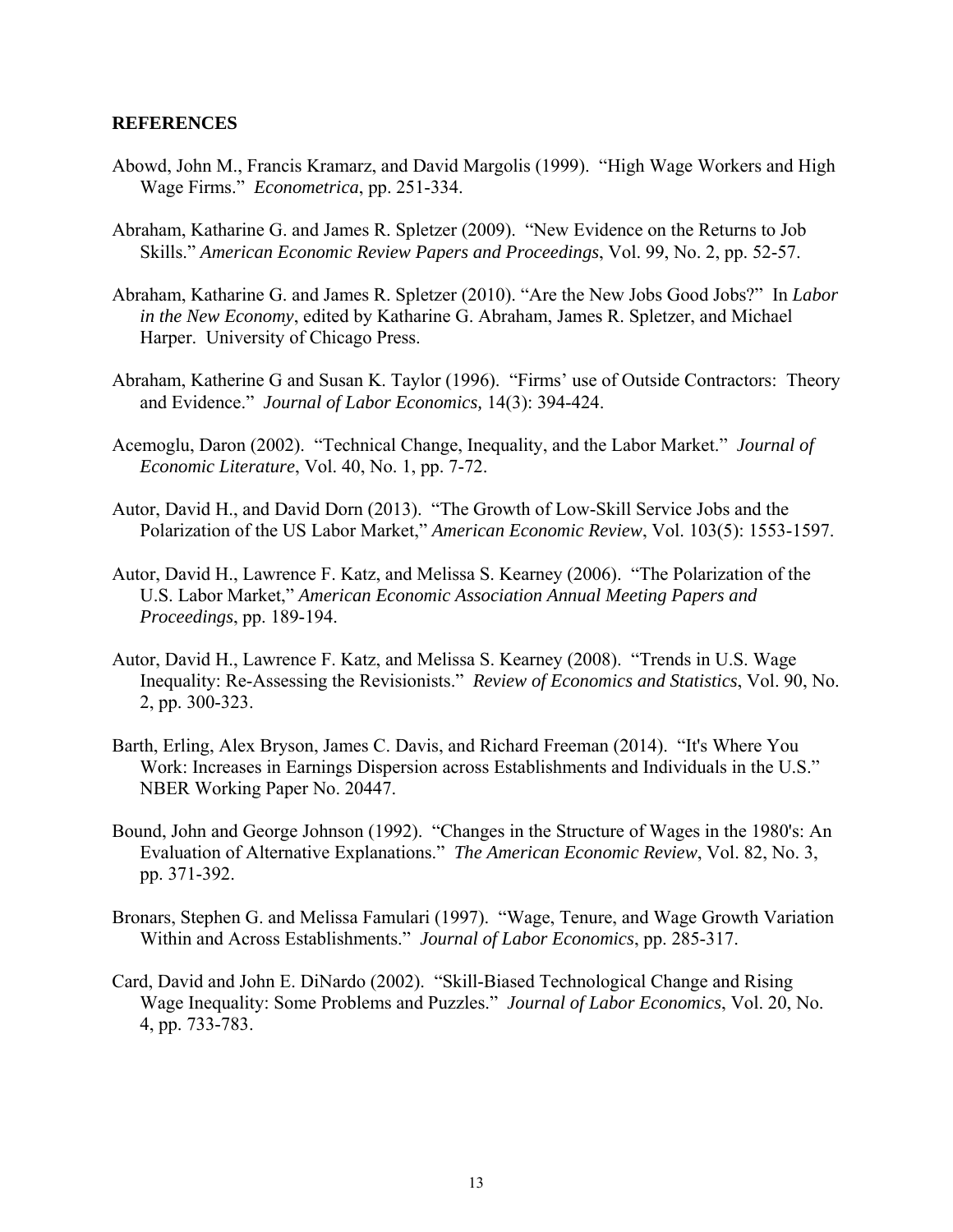- Card, David, Jorg Heining, and Patrick Kline (2013). "Workplace Heterogeneity and the Rise of West German Wage Inequality." *Quarterly Journal of Economics*, Vol. 128, No. 3, pp. 967- 1015.
- Davis, Steve J. and John Haltiwanger (1991). "Wage Dispersion Between and Within U.S. Manufacturing Plants." *Brookings Papers on Economic Activity*, pp. 115-200.
- Dey, Matthew, Susan Houseman, and Anne Polivka (2010). "What Do We Know about Contracting Out in the United States? Evidence from Household and Establishment Surveys." In *Labor in the New Economy*, Katharine G. Abraham, James R. Spletzer, and Michael J. Harper, eds. Chicago: University of Chicago Press, 2010, pp. 267-304.
- DiNardo, John, Nicole M. Fortin, and Thomas Lemieux (1996). "Labor Market Institutions and the Distribution of Wages, 1973-1992: A Semiparametric Approach." *Econometrica*, Vol. 64, No. 5, pp. 1001-1044.
- Dunne, Timothy, Lucia Foster, John Haltiwanger, and Kenneth R. Troske (2004). "Wage and Productivity Dispersion in United States Manufacturing: The Role of Computer Investment." *Journal of Labor Economics*, Vol. 22, No. 2, pp. 397-429.
- Goldschmidt, Deborah and Johannes F. Schmieder (2015). "The Rise of Domestic Outsourcing and the Evolution of the German Wage Structure." NBER Working Paper No. 21366.
- Goos, Maarten and Alan Manning (2007). "Lousy and Lovely Jobs: The Rising Polarization of Work in Britain." *Review of Economics and Statistics*, Vol. 89, No. 1, pp. 118-133.
- Goos, Maarten, Alan Manning and Anna Salomons (2009). "Job Polarization in Europe." *American Economic Review Papers and Proceedings*, Vol. 99, No. 2, pp. 58-63.
- Groshen, Erica L. (1991). "Sources of Intra-Industry Wage Dispersion: How Much do Employers Matter?" *The Quarterly Journal of Economics*, Vol. 106, No. 3, pp. 869-884.
- Handwerker, Elizabeth Weber and James R. Spletzer (2014). "Measuring the distribution of wages in the United States from 1996-2010 with the Occupational Employment Survey" *Monthly Labor Review*, May 2014.
- Juhn, Chinhui, Kevin M. Murphy, Brooks Pierce (1993). "Wage Inequality and the Rise in Returns to Skill Wage Inequality and the Rise in Returns to Skill." *The Journal of Political Economy*, Vol. 101, No. 3, pp. 410-442.
- Katz, Lawrence F. and Autor, David H. (1999). "Changes in the Wage Structure and Earnings Inequality." In *Handbook of Labor Economics* (volume 3A), edited by Orley Ashenfelter and David Card, Elsevier, pp. 1463-1555.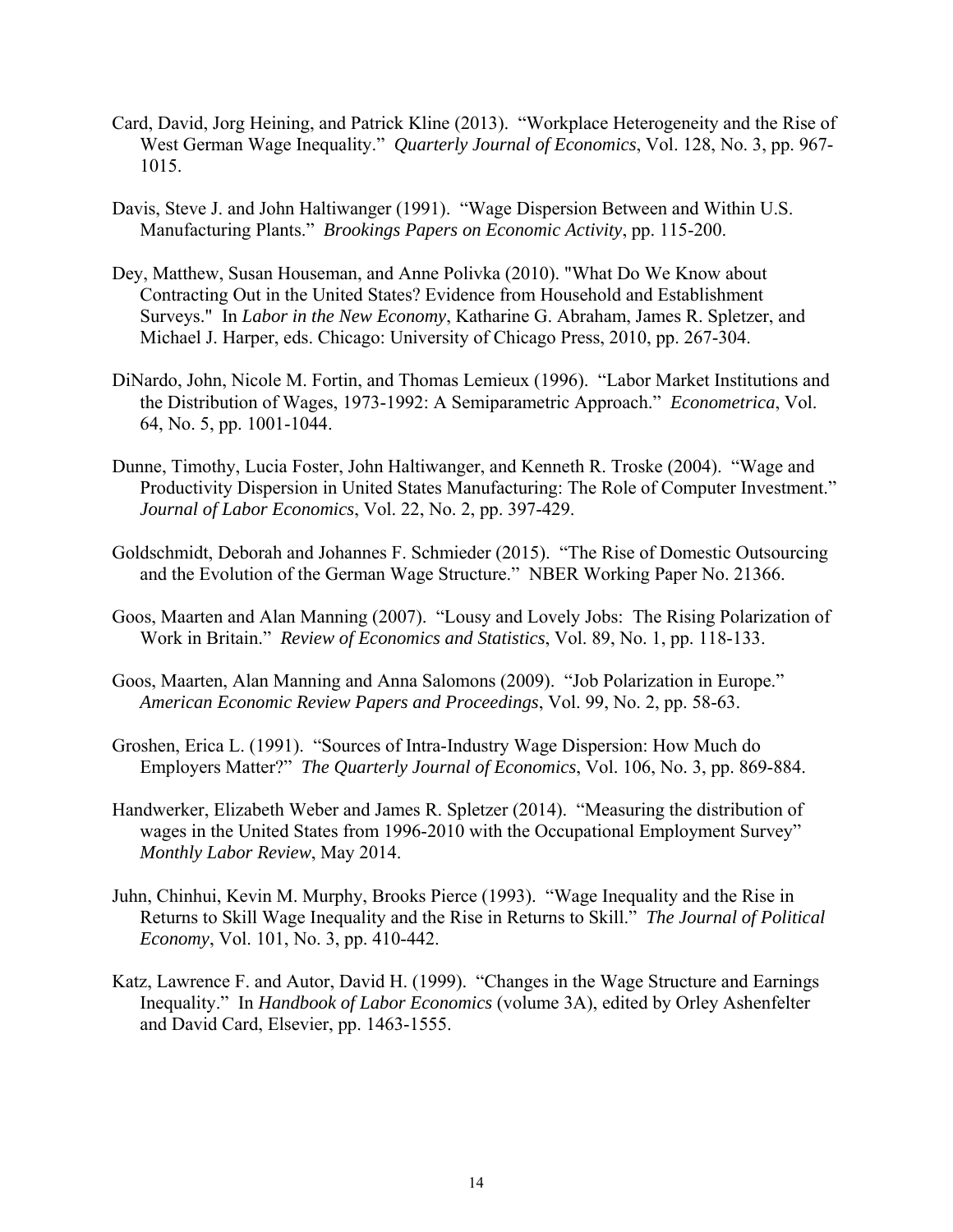- Katz, Lawrence F. and Kevin M. Murphy (1992). "Changes in Relative Wages, 1963-1987: Supply and Demand Factors." *The Quarterly Journal of Economics*, Vol. 107, No. 1, pp. 35- 78.
- Lane, Julia. I., Salmon, Laurie A., & Spletzer, James R. (2007). "Establishment wage differentials." *Monthly Labor Review*, Vol. 130, No.3.
- Lee, David (1999). "Wage Inequality in the United States during the 1980s: Rising Dispersion or Falling Minimum Wage?" *The Quarterly Journal of Economics*, Vol. 114, No. 3, pp. 977- 1023.
- Lemieux, Thomas (2006). "Increasing Residual Wage Inequality: Composition Effects, Noisy Data, or Rising Demand for Skill?" *American Economic Review*, Vol. 96, No. 3, pp. 461- 498.
- Lemieux, Thomas (2008). "The Changing Nature of Wage Inequality." *Journal of Population Economics*, Vol. 21, No. 1, pp. 21-48.
- Lemieux, Thomas, W. Bentley MacLeod, and Daniel Parent (2009). "Performance Pay and Wage Inequality." *Quarterly Journal of Economics*, Vol. 124, No. 1, pp. 1-49.
- Song, Jae, David J. Price, Fatih Guvenen, Nicholas Bloom, and Till von Wachter (2015). "Firming Up Inequality." NBER Working Paper No. 21199.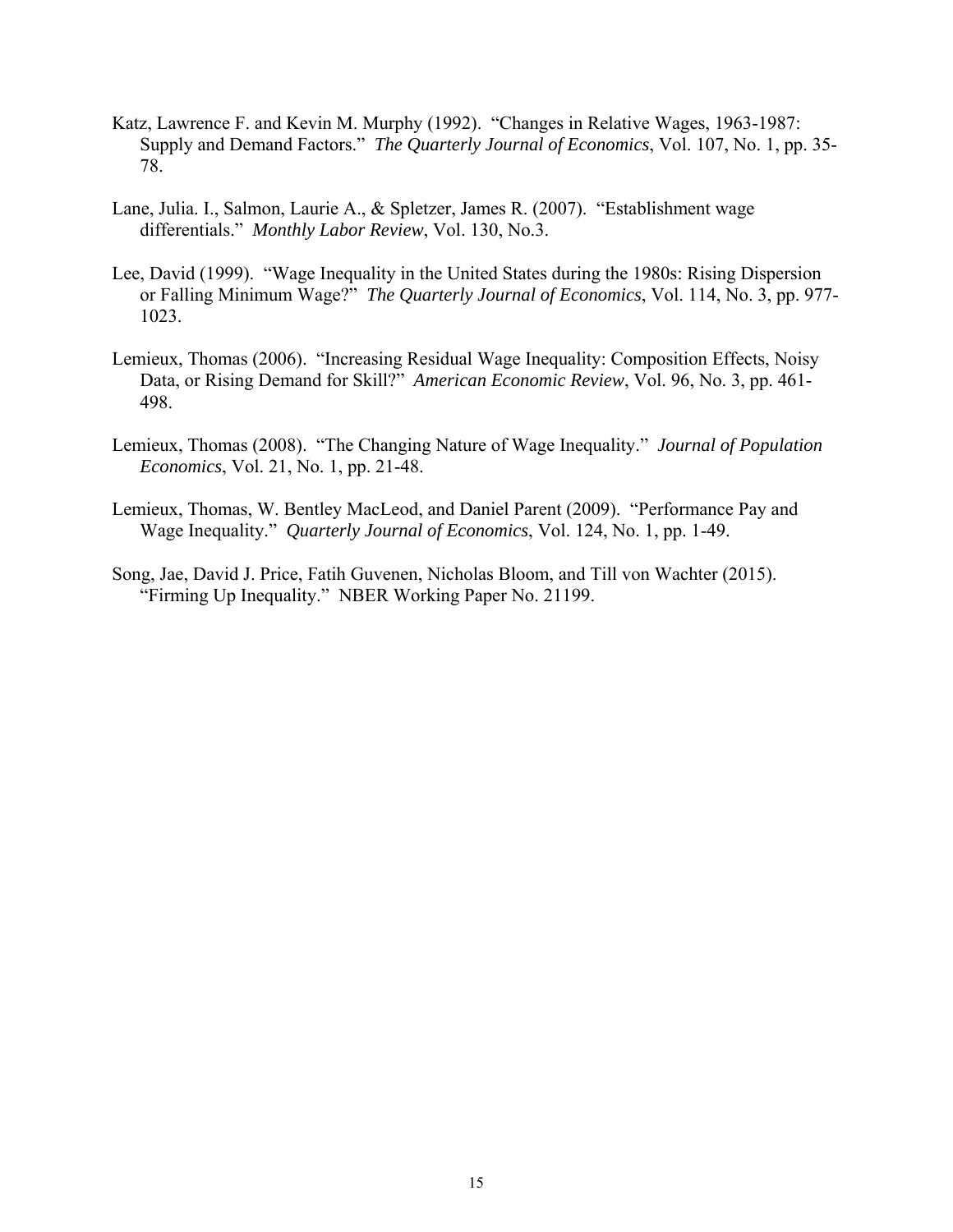### Figure 1: OES Survey Form (abridged)

| <b>OCCUPATIONAL TITLE AND</b>                                                                                              |                            |          |          |           | NUMBER OF EMPLOYEES IN SELECTED WAGE RANGES |           |           |                                                        |           |           |            |          |           |            |
|----------------------------------------------------------------------------------------------------------------------------|----------------------------|----------|----------|-----------|---------------------------------------------|-----------|-----------|--------------------------------------------------------|-----------|-----------|------------|----------|-----------|------------|
| <b>DESCRIPTION OF DUTIES</b>                                                                                               |                            |          |          |           |                                             |           |           | (Report Part-time Workers According to an Hourly Rate) |           |           |            |          |           |            |
|                                                                                                                            |                            | A        | в        | c         | D                                           | Е         | F         | G                                                      | н         | ٠         | J          | κ        | L         | т          |
|                                                                                                                            | Hourly<br>(part-time or    | under    | \$7.50-  | $$9.50-$  | \$12.00                                     | \$15.25   | \$19.25-  | \$24,50                                                | \$31.00   | \$39.25   | \$49.75    | \$63.25- | \$80.00   |            |
|                                                                                                                            | full time)                 | \$7.50   | 9.49     | 11.99     | 15.24                                       | 19.24     | 24.49     | 30.99                                                  | 39.24     | 49.74     | 63.24      | 79.99    | and over  | Total      |
|                                                                                                                            | Annual                     | under    | \$15,600 | \$19,760- | \$24,960-                                   | \$31,720- | \$40,040- | \$50,960-                                              | \$64,480- | \$81,640- | \$103,480- | 131,560  | \$166,400 | Employment |
|                                                                                                                            | <b>Chall time</b><br>only) | \$15,600 | 19,759   | 24,959    | 31,719                                      | 40,039    | 50,959    | 64,479                                                 | 81,639    | 103,479   | 131,559    | 166,399  | and over  |            |
|                                                                                                                            |                            |          |          |           |                                             |           |           |                                                        |           |           |            |          |           |            |
| Architects, Except Landscape and Naval -                                                                                   |                            | A        | R        | c         | D                                           | Е         | F         | G                                                      | н         | т         | J          | κ        | L         | т          |
| Plan and design structures, such as private residences, office                                                             |                            |          |          |           |                                             |           |           |                                                        |           |           |            |          |           |            |
| buildings, theaters, factories, and other structural property.                                                             |                            |          |          |           |                                             |           |           |                                                        |           |           |            |          |           |            |
|                                                                                                                            |                            |          |          |           |                                             |           |           |                                                        |           |           |            |          |           |            |
|                                                                                                                            | 17-1011                    |          |          |           |                                             |           |           |                                                        |           |           |            |          |           |            |
| <b>Landscape Architects -</b>                                                                                              |                            | A        | в        | c         | D                                           | Е         | F         | G                                                      | н         | т         | J          | к        | L         | т          |
| Plan and design land areas for such projects as parks and                                                                  |                            |          |          |           |                                             |           |           |                                                        |           |           |            |          |           |            |
| other recreational facilities, airports, highways, hospitals,                                                              |                            |          |          |           |                                             |           |           |                                                        |           |           |            |          |           |            |
| schools, land subdivisions, and commercial, industrial, and                                                                |                            |          |          |           |                                             |           |           |                                                        |           |           |            |          |           |            |
| residential sites.                                                                                                         |                            |          |          |           |                                             |           |           |                                                        |           |           |            |          |           |            |
|                                                                                                                            | 17-1012                    |          |          |           |                                             |           |           |                                                        |           |           |            |          |           |            |
| <b>Cartographers and Photogrammetrists -</b>                                                                               |                            | A        | в        | c         | D                                           | E         | F         | G                                                      | н         | п         | J          | κ        | L         | т          |
| Collect, analyze, and interpret geographic information provided                                                            |                            |          |          |           |                                             |           |           |                                                        |           |           |            |          |           |            |
| by geodetic surveys, aerial photographs, and satellite data.                                                               |                            |          |          |           |                                             |           |           |                                                        |           |           |            |          |           |            |
| Research, study, and prepare maps and other spatial data in                                                                |                            |          |          |           |                                             |           |           |                                                        |           |           |            |          |           |            |
| digital or graphic form. May work with Geographic Information                                                              |                            |          |          |           |                                             |           |           |                                                        |           |           |            |          |           |            |
| Systems (GIS).                                                                                                             |                            |          |          |           |                                             |           |           |                                                        |           |           |            |          |           |            |
|                                                                                                                            | 17-1021                    |          |          |           |                                             |           |           |                                                        |           |           |            |          |           |            |
| Surveyors -                                                                                                                |                            | Α        | в        | с         | D                                           | Е         | F         | G                                                      | н         | п         | J.         | κ        | п         |            |
| Make exact measurements and determine property boundaries                                                                  |                            |          |          |           |                                             |           |           |                                                        |           |           |            |          |           |            |
| Provide data relevant to the shape, contour, gravitation,                                                                  |                            |          |          |           |                                             |           |           |                                                        |           |           |            |          |           |            |
| location, elevation, or dimension of land or land features on or                                                           |                            |          |          |           |                                             |           |           |                                                        |           |           |            |          |           |            |
| near the earth's surface.                                                                                                  |                            |          |          |           |                                             |           |           |                                                        |           |           |            |          |           |            |
|                                                                                                                            | 17-1022                    |          |          |           |                                             |           |           |                                                        |           |           |            |          |           |            |
| <b>Aerospace Engineers -</b>                                                                                               |                            | A        | R        | c         | Đ                                           | Е         | F         | G                                                      | н         | п         | J          | κ        | L         | т          |
| Perform a variety of engineering work in designing,                                                                        |                            |          |          |           |                                             |           |           |                                                        |           |           |            |          |           |            |
| constructing, and testing aircraft, missiles, and spacecraft.                                                              |                            |          |          |           |                                             |           |           |                                                        |           |           |            |          |           |            |
|                                                                                                                            |                            |          |          |           |                                             |           |           |                                                        |           |           |            |          |           |            |
|                                                                                                                            | 17-2011                    |          |          |           |                                             |           |           |                                                        |           |           |            |          |           |            |
| <b>Agricultural Engineers -</b>                                                                                            |                            | Α        | в        | c         | D                                           | E         | F         | G                                                      | н         | т         | J          | к        | ш         | т          |
| Apply knowledge of engineering technology and biological                                                                   |                            |          |          |           |                                             |           |           |                                                        |           |           |            |          |           |            |
| science to agricultural problems concerned with power and<br>machinery, electrification, structures, soil and water        |                            |          |          |           |                                             |           |           |                                                        |           |           |            |          |           |            |
| conservation, and processing of agricultural products.                                                                     |                            |          |          |           |                                             |           |           |                                                        |           |           |            |          |           |            |
|                                                                                                                            |                            |          |          |           |                                             |           |           |                                                        |           |           |            |          |           |            |
|                                                                                                                            | 17-2021                    |          |          |           |                                             |           |           |                                                        |           |           |            |          |           |            |
| <b>Biomedical Engineers -</b>                                                                                              |                            | A        | в        | с         | D                                           | Е         | F         | G                                                      | н         | т         | J          | к        | L         | т          |
| Apply knowledge of engineering, biology, and biomechanical                                                                 |                            |          |          |           |                                             |           |           |                                                        |           |           |            |          |           |            |
| principles to the design, development, and evaluation of<br>biological and health systems and products, such as artificial |                            |          |          |           |                                             |           |           |                                                        |           |           |            |          |           |            |
| organs and medical information systems.                                                                                    |                            |          |          |           |                                             |           |           |                                                        |           |           |            |          |           |            |
|                                                                                                                            |                            |          |          |           |                                             |           |           |                                                        |           |           |            |          |           |            |
|                                                                                                                            | 17-2031                    |          |          |           |                                             |           |           |                                                        |           |           |            |          |           |            |
| <b>Chemical Engineers -</b>                                                                                                |                            | A        | B        | c         | D                                           | E         | F         | G                                                      | н         | т         | J          | к        | L         | т          |
| Design chemical plant equipment and devise processes for                                                                   |                            |          |          |           |                                             |           |           |                                                        |           |           |            |          |           |            |
| manufacturing chemicals and products by applying principles                                                                |                            |          |          |           |                                             |           |           |                                                        |           |           |            |          |           |            |
| and technology of chemistry, physics, and engineering.                                                                     |                            |          |          |           |                                             |           |           |                                                        |           |           |            |          |           |            |
|                                                                                                                            |                            |          |          |           |                                             |           |           |                                                        |           |           |            |          |           |            |
|                                                                                                                            | 17-2041                    |          |          |           |                                             |           |           |                                                        |           |           |            |          |           |            |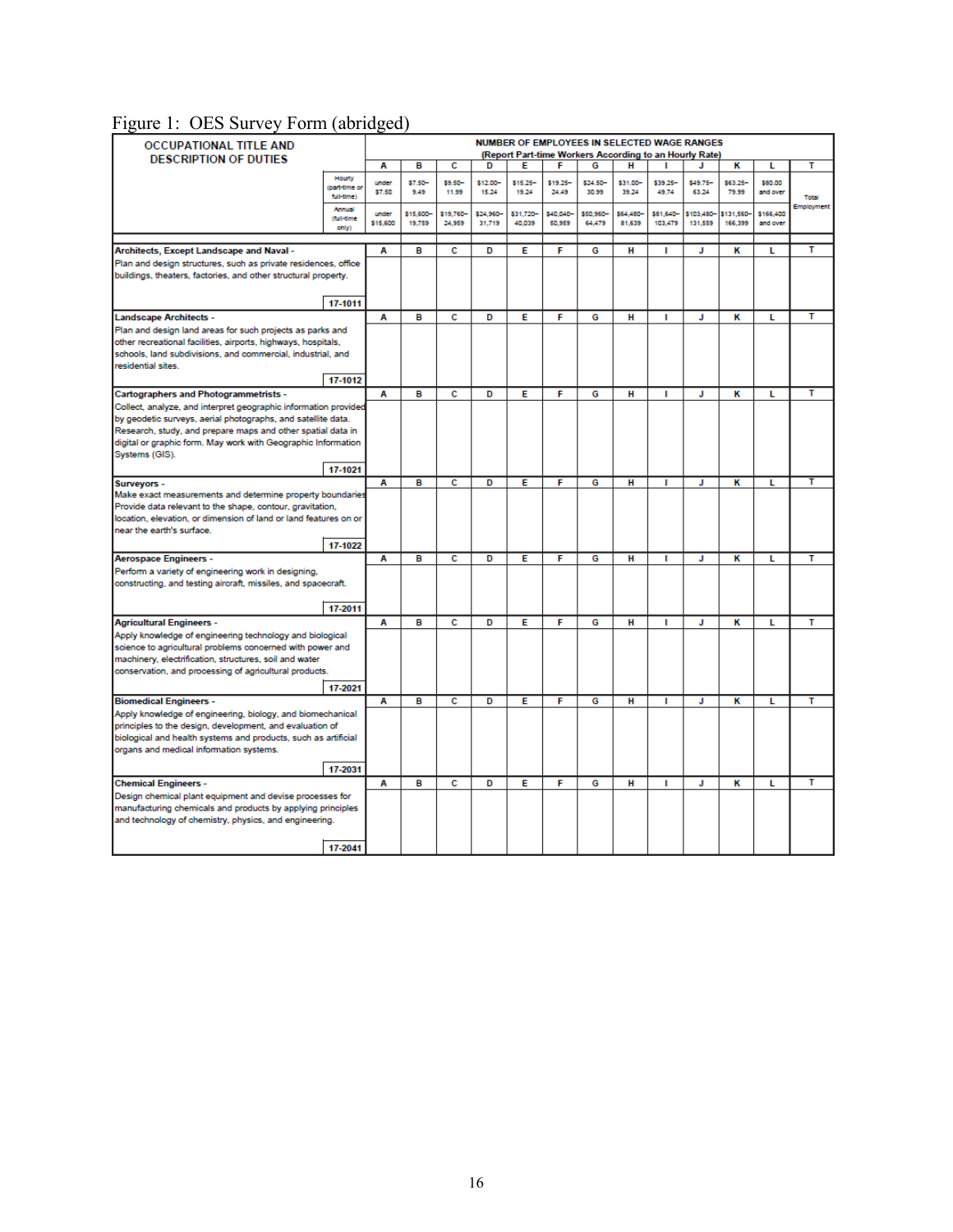

Figure 2: Variance Between and Within Establishments in the OES

Notes: Figure computed from the combined 1998-May 2012 panels of the Occupational Employment Survey, private-sector only.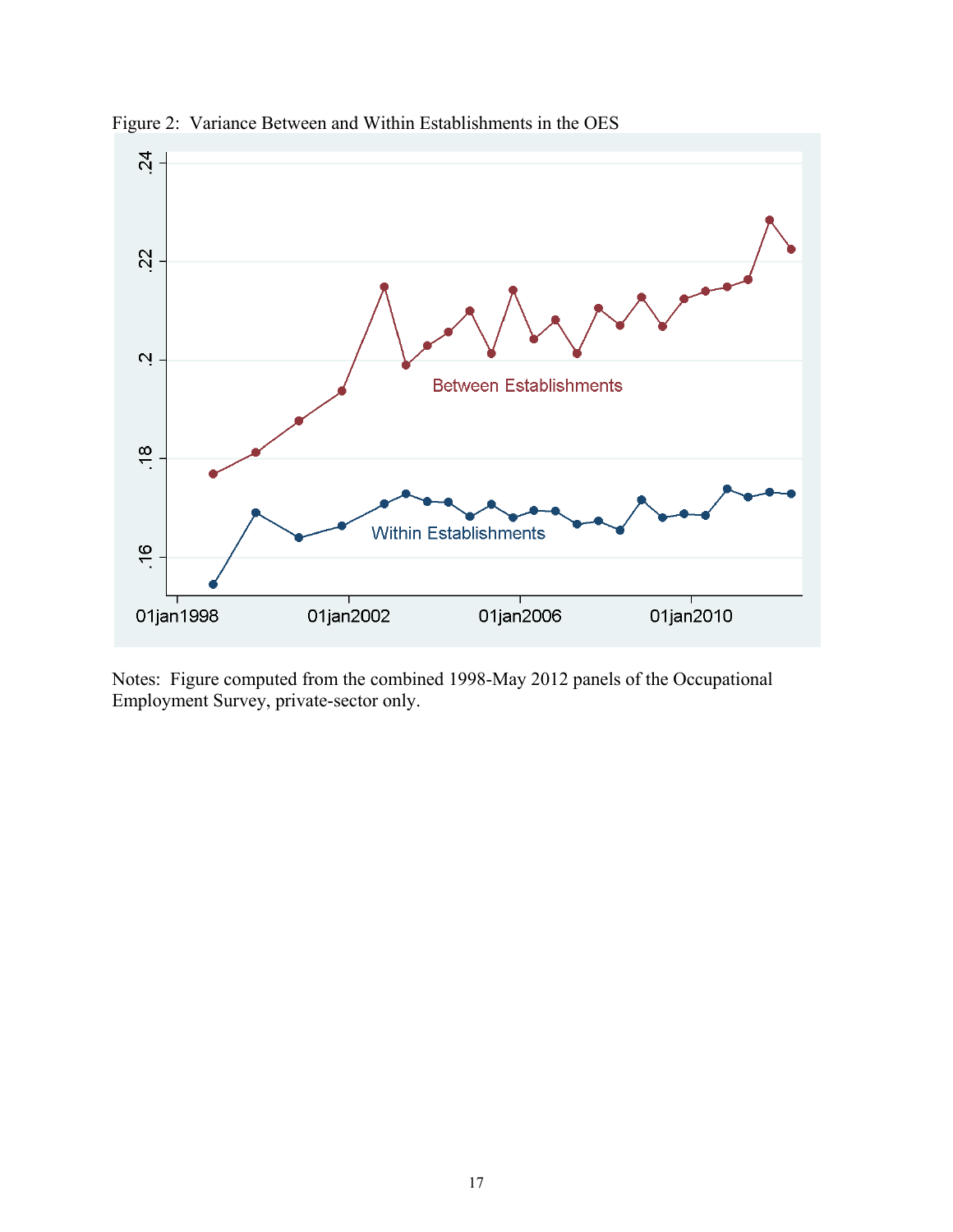

Figure 3: Relationships between Wages and Occupational Concentration

Notes: the average wages plotted here are the set of  $\alpha$  coefficients from regressions of the form Ln(wage<sub>iit</sub>) =  $\alpha$ OccupationalConcentrationGroup<sub>it</sub> +  $\delta X_{\text{iit}} + \varepsilon_{\text{iit}}$ , where Occupation Concentration Groups are formed by rounding each Occupation Concentration variable to the nearest hundredth, and X includes survey date fixed effects, occupation fixed effects, broad industry groups, state fixed effects, and establishment size (we use fixed effects for establishment size classes as well as a continuous measure of establishment size). All unimputed OES privatesector data from Fall 1999 to May 2012 are used in the regressions. Each regression is based on about 43,511,000 occupation – wage interval observations.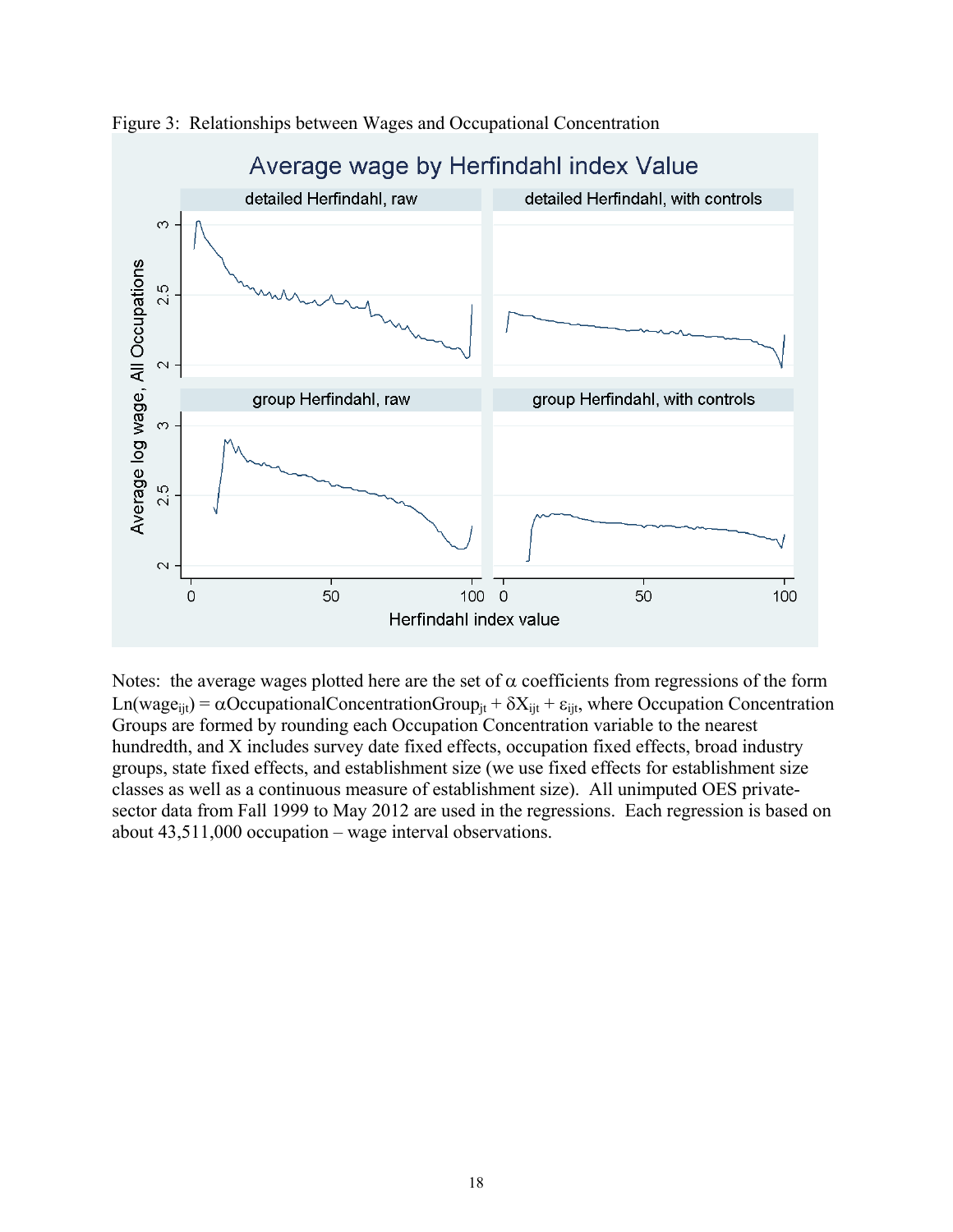

Figure 4: Trends in Means of Occupational Concentration

Note: These are plots of coefficients  $\alpha$  from regressions OccupationalConcentration<sub>it</sub> =  $\alpha$ Date<sub>t</sub> +  $\delta X_{it} + \varepsilon_{it}$ , where X includes survey date fixed effects, broad industry groups, state fixed effects, and establishment size (we use fixed effects for establishment size classes as well as a continuous measure of establishment size). All unimputed OES private-sector data from Fall 1999 to May 2012 is used in the regressions. Each regression is based on about 3,576,000 establishment-date observations.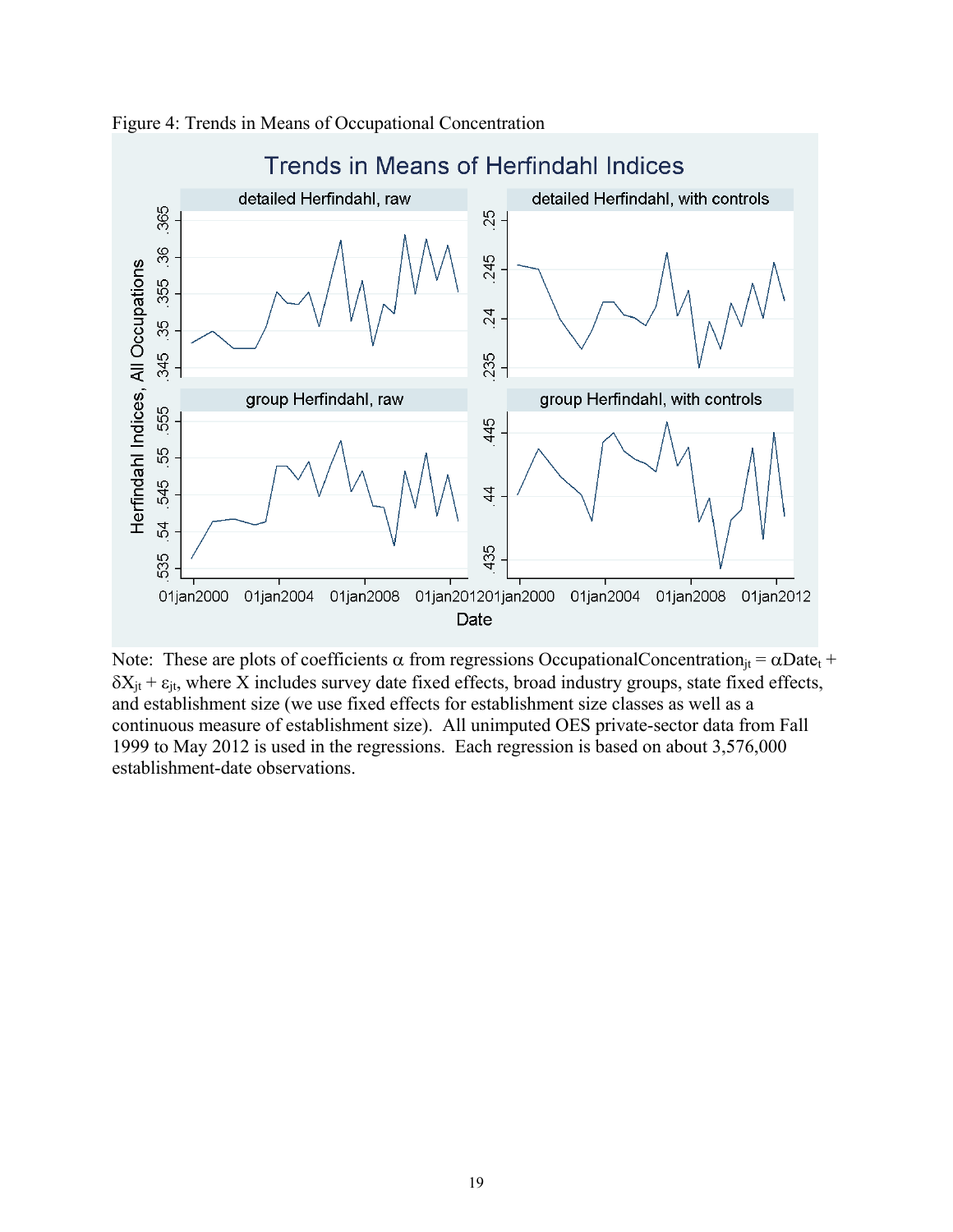|                                   |          |           |           | Overall   |           |                |
|-----------------------------------|----------|-----------|-----------|-----------|-----------|----------------|
|                                   | Average  | Percent   | Percent   | Logged    | Percent   | Percent        |
|                                   | Logged   | Within    | Between   | Wage      | Within    | <b>Between</b> |
|                                   | Wage     | Establish | Establish | Variance  | Establish | Establish      |
| <b>Industry Group</b>             | Variance | ments     | ments     | Growth    | ments     | ments          |
| Mining                            | 0.2878   | 54.9%     | 45.1%     | 0.0670    | 28.2%     | 71.8%          |
| <b>Retail Trade</b>               | 0.2340   | 64.0%     | 36.0%     | $-0.0158$ | 43.7%     | 55.7%          |
| Wholesale, Trans, Util            | 0.3175   | 56.6%     | 43.4%     | 0.0127    | 66.1%     | 33.1%          |
| Construction                      | 0.2480   | 55.2%     | 44.8%     | 0.0069    | 29.0%     | 71.0%          |
| Manufacturing                     | 0.3081   | 52.5%     | 47.5%     | 0.0579    | 26.9%     | 73.1%          |
| Information                       | 0.3741   | 50.9%     | 49.1%     | 0.0534    | 12.5%     | 87.5%          |
| Finance & Real Estate             | 0.3975   | 55.2%     | 44.8%     | 0.0270    | $-34.8%$  | 135.2%         |
| Prof & Bus Services               | 0.4526   | 39.8%     | 60.2%     | 0.0465    | 12.7%     | 87.3%          |
| <b>Educ Services</b>              | 0.3418   | 69.2%     | 30.8%     | 0.0707    | 55.4%     | 44.6%          |
| <b>Health &amp; Social Assist</b> | 0.3659   | 59.8%     | 40.2%     | 0.0497    | 0.6%      | 99.6%          |
| Arts & Entertainment              | 0.2979   | 60.9%     | 39.1%     | 0.0614    | 15.3%     | 84.5%          |
| Food & Lodging                    | 0.1306   | 68.7%     | 31.3%     | $-0.0102$ | 84.3%     | 15.7%          |
| <b>Other Services</b>             | 0.2823   | 44.6%     | 55.4%     | 0.0408    | 0.7%      | 99.3%          |
| All Industries                    | 0.3764   | 45.0%     | 55.0%     | 0.0514    | 8.2%      | 91.8%          |

#### **Table 1: Variance of Log Real Hourly Wage and its growth by Industry Group, OES Fall 1999- November 2011 Averages and Growth**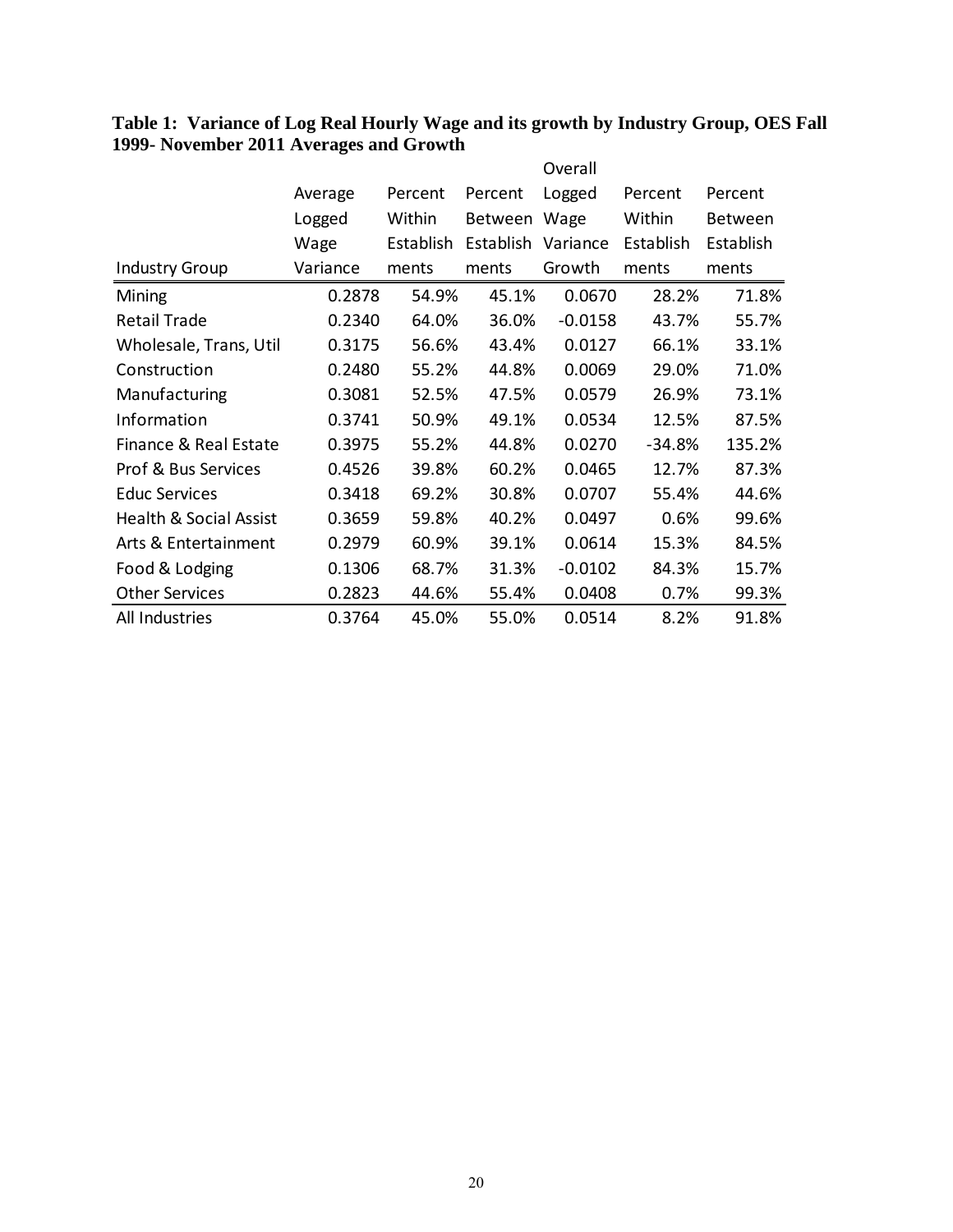|                        | Establishment-level Regressors |                          |                |              |            |  |  |
|------------------------|--------------------------------|--------------------------|----------------|--------------|------------|--|--|
|                        |                                | Industry +<br>Industry + |                |              |            |  |  |
|                        |                                |                          | Geography +    | Geography +  |            |  |  |
|                        |                                | Industry +               | Estab Size $+$ | Estab Size + |            |  |  |
|                        |                                | Geography +              | Occupational   | Detailed     | "Establish |  |  |
| Level of               | Industry                       | Establishment Group      |                | Occupation   | ment       |  |  |
| <b>Industry Detail</b> | Alone                          | Size                     | Herfindahl     | Herfindahl   | effect"    |  |  |
| <b>Industry Groups</b> | 0.18                           | 0.32                     | 0.42           | 0.43         | 0.57       |  |  |
| 2 digit NAICS          | 0.36                           | 0.47                     | 0.52           | 0.52         | 0.48       |  |  |
| 3 digit NAICS          | 0.48                           | 0.56                     | 0.59           | 0.59         | 0.41       |  |  |
| 4 digit NAICS          | 0.57                           | 0.63                     | 0.66           | 0.65         | 0.35       |  |  |
| 5 digit NAICS          | 0.61                           | 0.67                     | 0.68           | 0.68         | 0.32       |  |  |

|      | Table 2: R-squared values from establishment-level regressions of November 2007 OES |  |
|------|-------------------------------------------------------------------------------------|--|
| Data |                                                                                     |  |

Notes: These are R-squared values from establishment level regressions for November 2007 OES data, of the form  $Ln(wage_j) = \alpha Industry_j + \beta State_j + \chi Establishneot j$ . "Establishment" effects" are calculated as residuals, based on the greatest R-squared value on each line.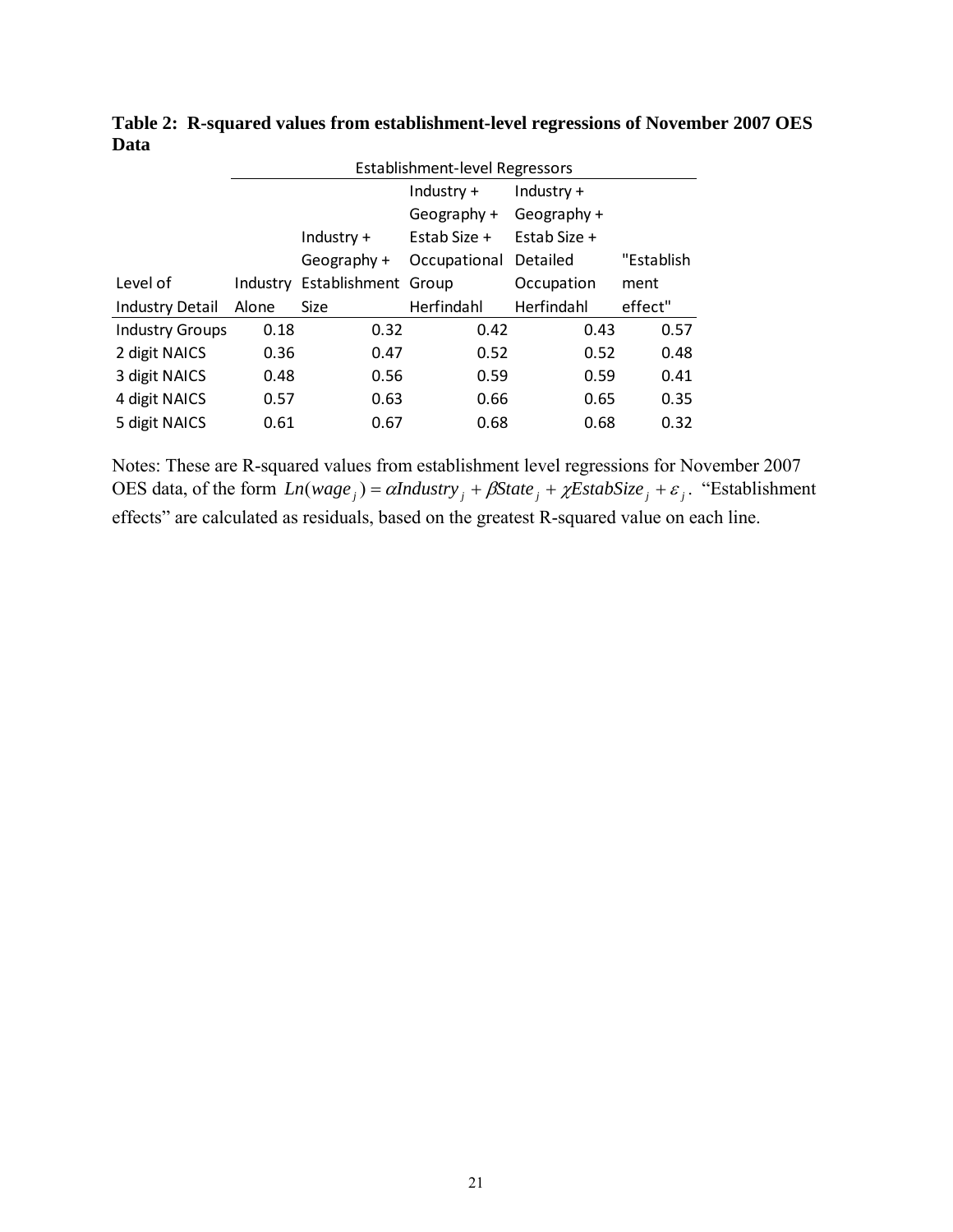#### **Table 3: Regressions of log wages on measures of Occupational Concentration**

|                                                 | (1)         | (2)                 | (3)         | (4)              |
|-------------------------------------------------|-------------|---------------------|-------------|------------------|
| Occupational Concentration                      | $-0.655$    | $-0.399$            | $-0.167$    | $-0.222$         |
| $[t-stat]$                                      | $[-1940.1]$ | [87.29]             | $[-625.01]$ | [80.54]          |
| Occupational Concentration * Date<br>$[t-stat]$ |             | $-0.055$<br>[56.41] |             | 0.012<br>[20.12] |
| R-Squared                                       | 0.08        | 0.08                | 0.67        | 0.67             |
| Controls for:                                   |             |                     |             |                  |
| <b>Survey Date Fixed Effects</b>                | Yes         | Yes                 | Yes         | Yes              |
| 6-Digit Occupation Effects                      |             |                     | Yes         | Yes              |
| Industry, Size, State                           |             |                     | Yes         | Yes              |

Panel A: Herfindahl of occupational concentration at the broad occupational level  $(H^{22})$ 

Panel B: Herfindahl of occupational concentration at the detailed occupational level  $(H^{801})$ 

|                                                 |             | (2)                    | (3)         | $\left( 4\right)$     |
|-------------------------------------------------|-------------|------------------------|-------------|-----------------------|
| Occupational Concentration                      | $-0.548$    | $-0.236$               | $-0.181$    | $-0.175$              |
| $[t-stat]$                                      | $[-1605.9]$ | $[-51.22]$             | $[-661.78]$ | $[-63.78]$            |
| Occupational Concentration * Date<br>$[t-stat]$ |             | $-0.067$<br>$[-67.89]$ |             | $-0.001$<br>$[-2.20]$ |
| R-Squared                                       | 0.06        | 0.06                   | 0.67        | 0.67                  |
| Controls for:                                   |             |                        |             |                       |
| <b>Survey Date Fixed Effects</b>                | Yes         | Yes                    | Yes         | Yes                   |
| 6-Digit Occupation Effects                      |             |                        | Yes         | Yes                   |
| Industry, Size, State                           |             |                        | Yes         | Yes                   |

Notes: These are regressions of the form  $Ln(wage_{ijt}) = \alpha OccupationalConcentration_{it} +$  $\beta$ OccupationalConcentration<sub>it</sub> \* Date<sub>t</sub> +  $\delta X_{ijt}$  +  $\varepsilon_{ijt}$ , where X includes survey date fixed effects, occupation fixed effects, broad industry groups, state fixed effects, and establishment size (we use fixed effects for establishment size classes as well as a continuous measure of establishment size). All unimputed OES private-sector data from Fall 1999 to May 2012 are used in the regressions. Each regression is based on about 43,511,000 occupation – wage interval observations.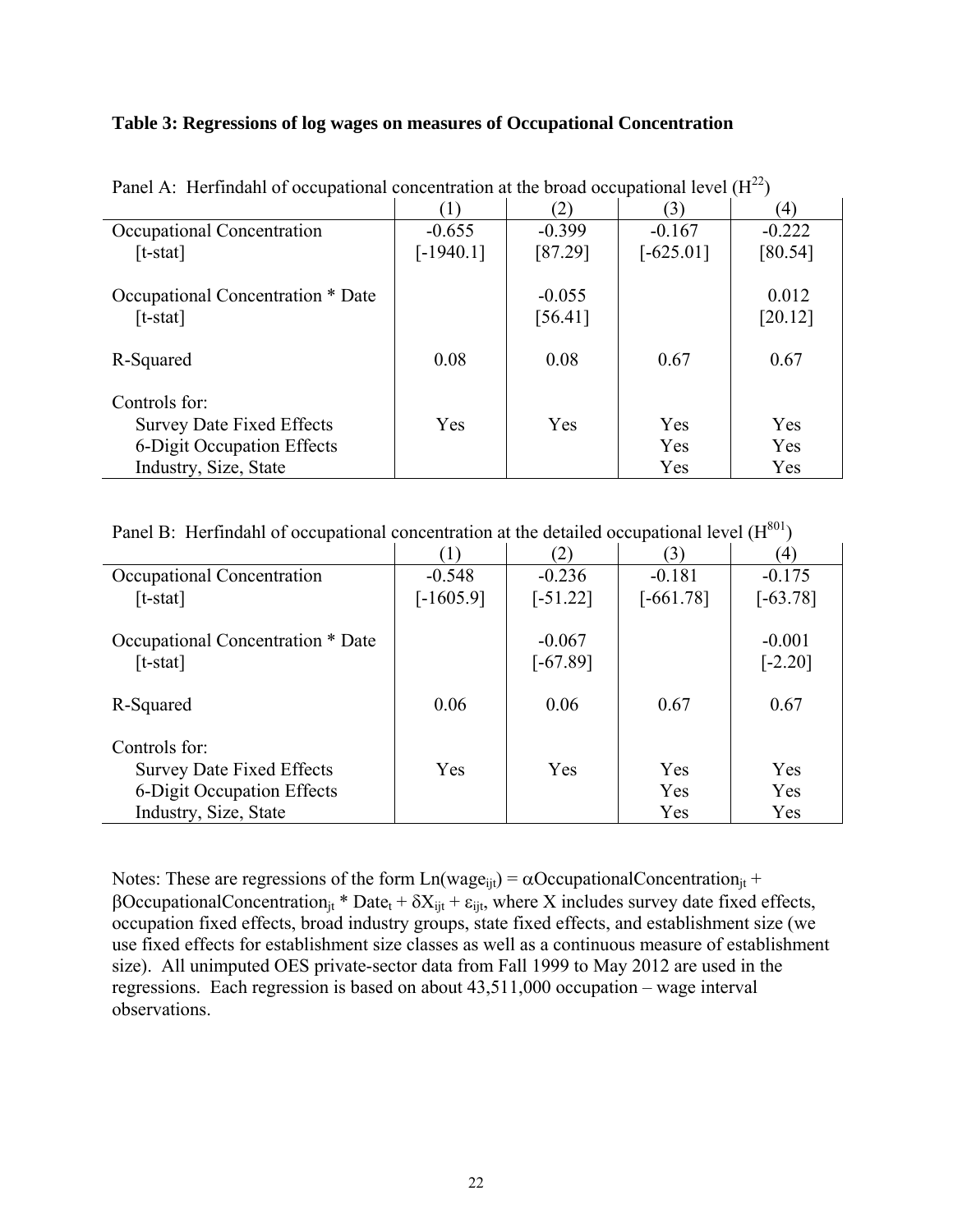#### **Table 4: Changes in Occupational Concentration over time**

|                                | Overall |            | Indicator for values above .8 |            |
|--------------------------------|---------|------------|-------------------------------|------------|
|                                | (1)     | (2)        |                               | (4)        |
| Date (in decade units of time) | 0.003   | $-0.002$   | 0.011                         | $-0.002$   |
| $[t-stat]$                     | [23.81] | $[-28.16]$ | [61.04]                       | $[-15.85]$ |
| R-Squared                      | 0.00    | 0.42       | 0.00                          | 0.34       |
| Controls for:                  |         |            |                               |            |
| 6-Digit Occupation Effects     |         | Yes        |                               | Yes        |
| Industry, Size, State          |         | Yes        |                               | Yes        |

Panel A: Herfindahl of occupational concentration at the broad occupational level  $(H^{22})$ 

Panel B: Herfindahl of occupational concentration at the detailed occupational level  $(H^{801})$ 

|                                |         | Overall   | Indicator for values above .8 |                  |
|--------------------------------|---------|-----------|-------------------------------|------------------|
|                                | (1)     | (2)       | $\mathfrak{Z}$                | $\left(4\right)$ |
| Date (in decade units of time) | 0.008   | $-0.0001$ | 0.037                         | 0.002            |
| $[t-stat]$                     | [73.08] | $[-7.77]$ | [62.06]                       | [17.22]          |
| R-Squared                      | 0.00    | 0.45      | 0.00                          | 0.26             |
| Controls for:                  |         |           |                               |                  |
| 6-Digit Occupation Effects     |         | Yes       |                               | Yes              |
| Industry, Size, State          |         | Yes       |                               | Yes              |

Note: These are coefficients  $\alpha$  from regressions of the form OccupationalConcentration<sub>it</sub> =  $\alpha$ Date<sub>t</sub> +  $\delta X_{it}$  +  $\varepsilon_{it}$ , where X includes broad industry groups, state fixed effects, and establishment size (we use fixed effects for establishment size classes as well as a continuous measure of establishment size). All unimputed OES private-sector data from Fall 1999 to May 2012 is used in the regressions. Each regression is based on about 43,511,000 occupation-wage cells from 3,576,000 establishment-date observations.